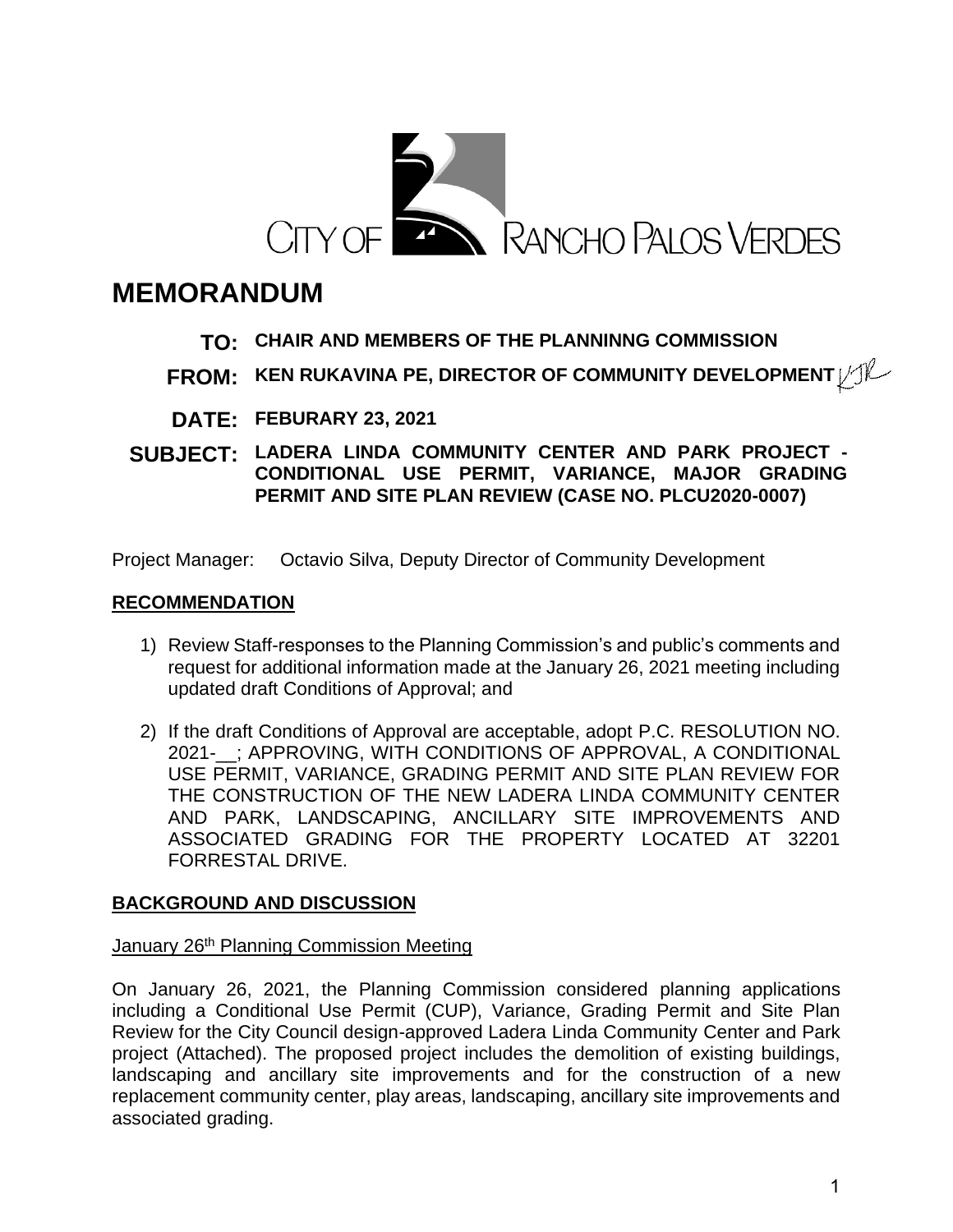The Planning Commission continued the public hearing to its regularly scheduled meeting on February 23, 2021, in order, to provide staff an opportunity to collect Planning Commission-requested information, assess public input, and incorporate project feedback as necessary. The Planning Commission requested clarification on several project components including, but not limited to, traffic conditions in the area, site security and operations, grading, and project lighting. The table below provides a summary of the request, staff's analysis, and any recommended mitigating Conditions of Approval. Please note that the complete text for the recommended Conditions of Approval are available as part of P.C. Resolution (Attached).

|                                     | <b>Summary of</b><br><b>Request</b>                                                                                                                  | <b>Staff Analysis</b>                                                                                                                                                                                                                                                                                                                                                                                                                                                                                                                                                                                                                                                                                                                          | <b>Recommended</b><br><b>Mitigating</b><br>Condition(s) of<br><b>Approval No.</b> |
|-------------------------------------|------------------------------------------------------------------------------------------------------------------------------------------------------|------------------------------------------------------------------------------------------------------------------------------------------------------------------------------------------------------------------------------------------------------------------------------------------------------------------------------------------------------------------------------------------------------------------------------------------------------------------------------------------------------------------------------------------------------------------------------------------------------------------------------------------------------------------------------------------------------------------------------------------------|-----------------------------------------------------------------------------------|
| <b>Traffic</b><br><b>Conditions</b> | Provide information<br>regarding traffic<br>impacts created by<br>the proposed<br>project and/or<br>cumulative impacts<br>on traffic in the<br>area. | <b>Willdan Engineering</b><br>prepared a Traffic Impact<br>Analysis (Attached), which<br>determined that:<br>• The park does not<br>create a cumulative<br>impact on traffic within<br>the City.<br>• Traffic on Forrestal<br>Drive is mostly<br>attributed to the only<br>outlet to over 160 single<br>family homes off Pirate<br>Drive.<br>• The proposed<br>community center and<br>park do not affect the<br>traffic signal warrant at<br>the intersection of Palos<br><b>Verdes Drive South and</b><br>Forrestal/Trump<br>National. The traffic<br>signal was warranted<br>based on weekend<br>traffic volumes due to<br>AYSO soccer matches,<br><b>Trump National traffic</b><br>and residential trips<br>accessing the<br>intersection. | <b>None</b>                                                                       |

## **Table No. 1- Planning Commission Input & Analysis**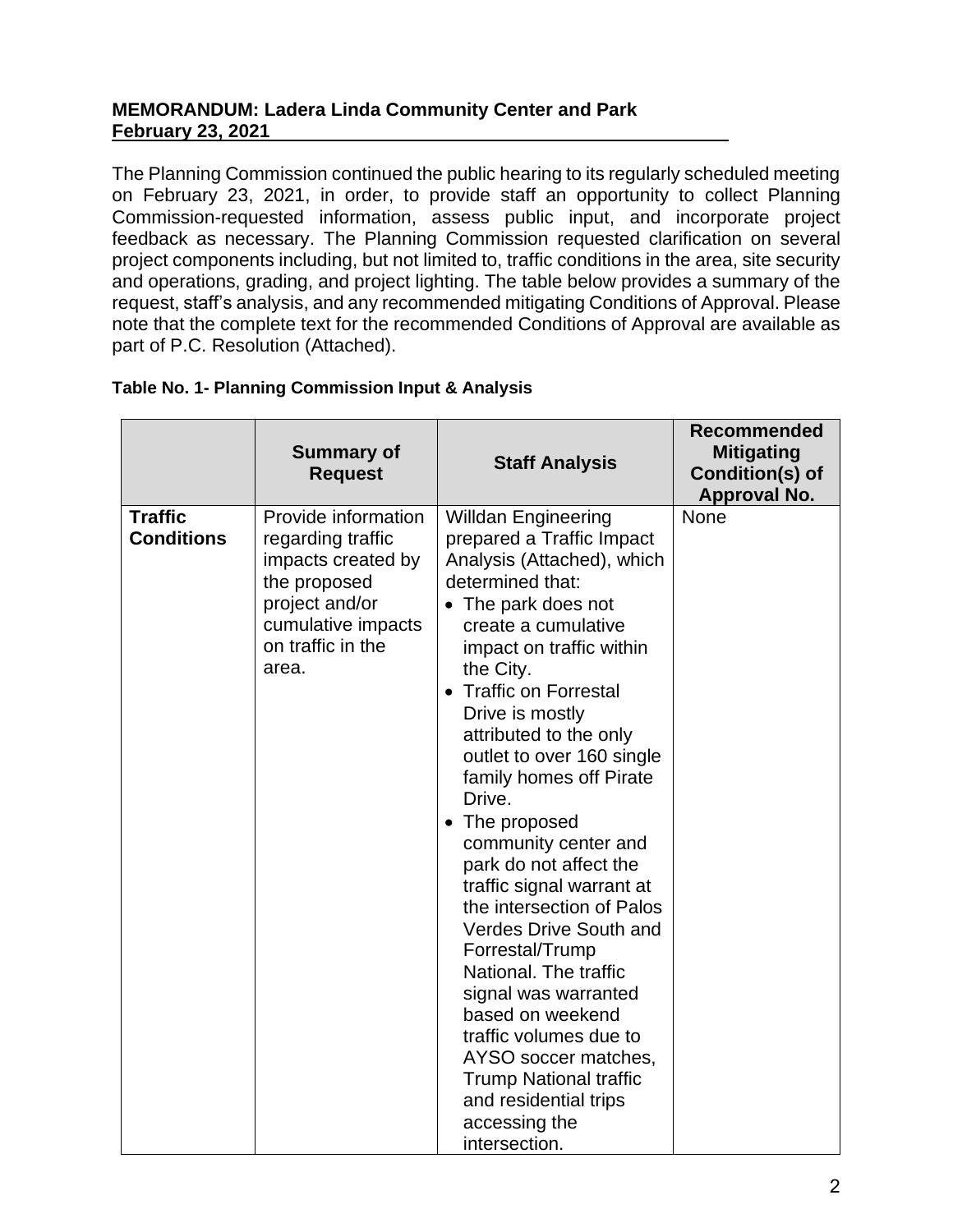|                                   | <b>Summary of</b><br><b>Request</b>                                       | <b>Staff Analysis</b>                                                                                                                                                                                                                                                                                                                                                                                                                                                                                                                                    | <b>Recommended</b><br><b>Mitigating</b><br>Condition(s) of<br>Approval No. |
|-----------------------------------|---------------------------------------------------------------------------|----------------------------------------------------------------------------------------------------------------------------------------------------------------------------------------------------------------------------------------------------------------------------------------------------------------------------------------------------------------------------------------------------------------------------------------------------------------------------------------------------------------------------------------------------------|----------------------------------------------------------------------------|
| <b>Parking</b>                    | Provide information<br>on the adequacy of<br>proposed on-site<br>parking. | According to the City's<br>engineering consultant,<br>the proposed parking of<br>54 spaces for the<br>community center and<br>park exceed the number<br>of required parking<br>spaces to meet the<br>parking demand (41<br>spaces) from the<br>proposed project (see<br>attached Willdan Traffic<br>Impact Analysis).                                                                                                                                                                                                                                    | None                                                                       |
| <b>On-Site</b><br><b>Security</b> | Provide information<br>regarding park<br>security.                        | Robust security features<br>will be developed by a<br>security specialist and<br>incorporated into the final<br>design, including but not<br>limited to:<br>• Clear points of entry<br>and improved sightlines;<br>· Surveillance cameras;<br>• Low-level landscaping;<br>• Control of ingress and<br>egress points;<br>• Glass break sensors;<br>• Fencing and improved<br>entrance gates;<br>• Lighting; and<br>• Increased park<br>supervision.<br>The driveway entrance<br>from Forrestal will be<br>gated and locked during<br>non-operating hours. | <b>Condition Nos.</b><br>$28 - 31$                                         |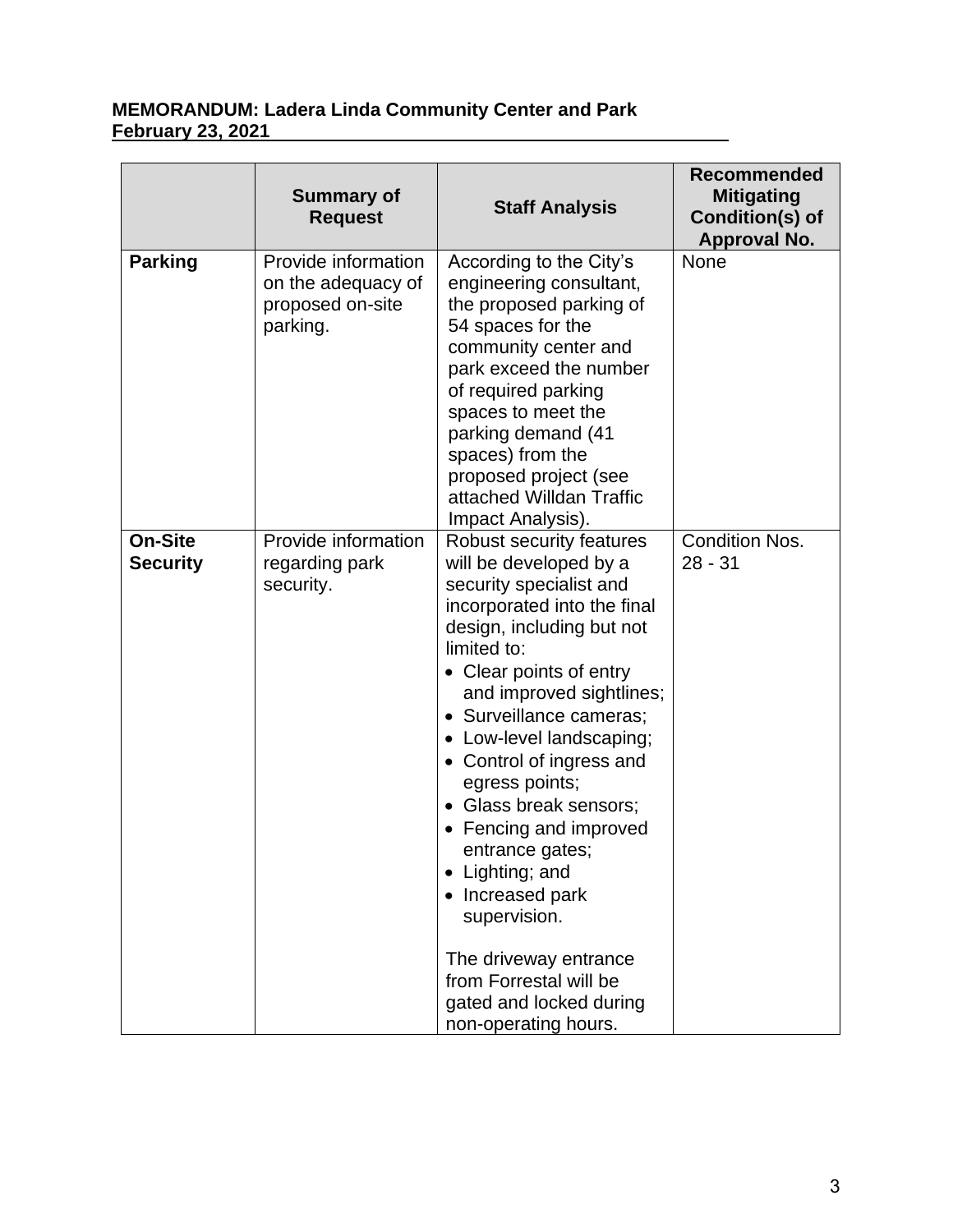| <b>Crime</b><br><b>Statistics</b> | Provide information<br>regarding crime<br>statistic in the<br>project area. | Staff completed a survey<br>of crime statistics amongst<br>the Ladera Linda, Sea<br>View, Mediterrania, and<br>Sea View Homeowner<br>Associations (HOA).<br>There number of crime<br>reports in 2018 and 2019<br>are as follows:<br>2018: 11 reported<br>2019: 16 reported<br>See Attachments for<br><b>Crime Statistics Near</b><br>Ladera Linda by HOA.<br>Most of the increase in<br>crime can be attributed to<br>an increase of petty thefts<br>in the Mediterrania HOA<br>The crime data compiled<br>by the LA County Sheriff's<br>Department and is<br>available on the City's<br>website by visiting the<br>following link: Crime<br><b>Reports - Weekly</b><br><b>Summaries   Rancho</b><br>Palos Verdes, CA - | None        |
|-----------------------------------|-----------------------------------------------------------------------------|-------------------------------------------------------------------------------------------------------------------------------------------------------------------------------------------------------------------------------------------------------------------------------------------------------------------------------------------------------------------------------------------------------------------------------------------------------------------------------------------------------------------------------------------------------------------------------------------------------------------------------------------------------------------------------------------------------------------------|-------------|
|                                   |                                                                             | <b>Official Website</b><br>(rpvca.gov).                                                                                                                                                                                                                                                                                                                                                                                                                                                                                                                                                                                                                                                                                 |             |
| <b>Staffing</b>                   | Provide information<br>on staffing levels.                                  | Proposed staffing includes<br>two part-time employees<br>and one full-time<br>supervisor per shift, which<br>is comparable to other<br>park sites. With two<br>employees on-site, one is<br>typically assigned to the<br>lobby desk and the other<br>covers the park grounds.                                                                                                                                                                                                                                                                                                                                                                                                                                           | <b>None</b> |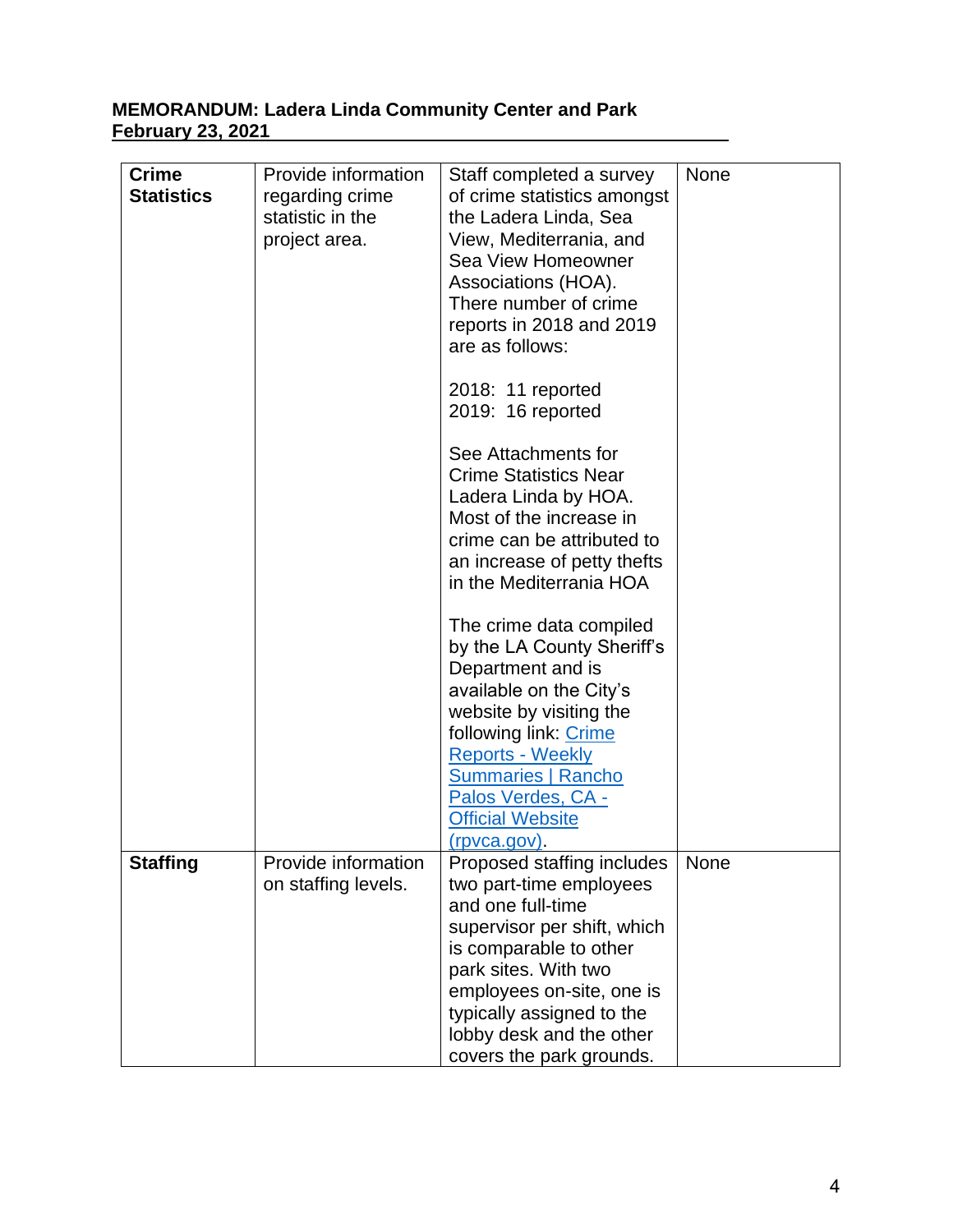| <b>Community</b><br><b>Center/Park</b><br><b>Operational</b><br><b>Hours</b> | Consider expanding<br>proposed park<br>operations to match<br>other City<br>community centers<br>including rental and<br>park closure<br>policies.                                                    | Park hours (not the<br>community center<br>building) will be pursuant<br>to § RPVMC 12.16.030,<br>with no exception for<br>winter months.<br>Table of community<br>center and park<br>operational hours along<br>with use definition is<br>attached.                                                                                                                                                 | <b>Condition Nos.</b><br>40-47 |
|------------------------------------------------------------------------------|-------------------------------------------------------------------------------------------------------------------------------------------------------------------------------------------------------|------------------------------------------------------------------------------------------------------------------------------------------------------------------------------------------------------------------------------------------------------------------------------------------------------------------------------------------------------------------------------------------------------|--------------------------------|
| <b>Construction</b>                                                          | Provide clarification<br>regarding the<br>proposed grading<br>between the middle<br>and upper tiers of<br>the park, which<br>include the<br>construction of the<br>proposed ADA<br>access ramp.       | The project architect,<br>Johnson Favaro, prepared<br>a grading exhibit depicting<br>the proposed ADA access<br>ramp including overall<br>dimensions and height of<br>the structure (Attached).                                                                                                                                                                                                      | <b>None</b>                    |
| <b>Project</b><br>Lighting                                                   | Provide information<br>regarding<br>replacement of 10-<br>foot-high light poles<br>throughout the site<br>with ground-level<br>bollards to minimize<br>light impacts to<br>neighboring<br>properties. | Project lighting has been<br>designed to:<br>illuminate the ground<br>surface for safety;<br>not illuminate of park<br>$\bullet$<br>areas that will not be<br>used during night<br>hours;<br>provide minimum<br>lighting for the<br>operation of<br>surveillance cameras,<br>security patrols and<br>park personnel<br>surveillance; and<br>to achieve code-<br>required illumination<br>for egress. | <b>Condition Nos.</b><br>56-63 |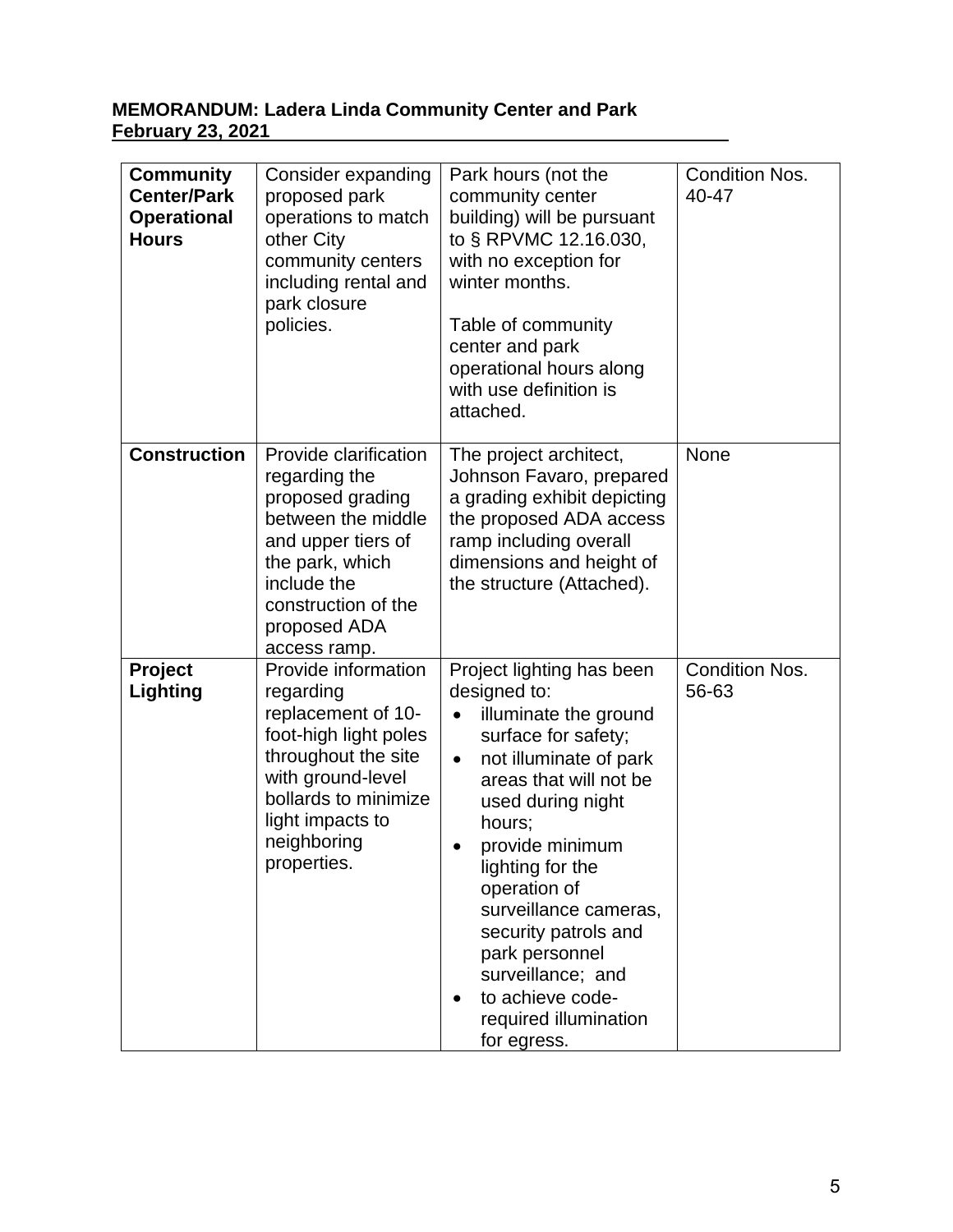| <b>General Plan/   Provide information</b><br><b>None</b><br>Staff review of findings<br>required for a CUP and<br><b>Conservation</b><br>regarding the<br>project's<br>variance find the project<br>and Safety<br>consistency with the $\vert$ to be consistent with the<br><b>Elements</b><br>City's General Plan<br>General Plan.<br>and associated<br>elements. |  |
|---------------------------------------------------------------------------------------------------------------------------------------------------------------------------------------------------------------------------------------------------------------------------------------------------------------------------------------------------------------------|--|
|---------------------------------------------------------------------------------------------------------------------------------------------------------------------------------------------------------------------------------------------------------------------------------------------------------------------------------------------------------------------|--|

#### Public Comment Analysis

As part of the January 26<sup>th</sup> public hearing, the Planning Commission received public comments both in support and opposition to the proposed project. The table below summarizes public comments that warranted additional clarification and analysis by staff as well as any recommended mitigating Conditions of Approval:

#### **Table No. 2- Public Comment Analysis**

|                                                                      | <b>Summary of</b><br><b>Comment</b>                                                                                                                  |                                                                                                                                                                                    | <b>Project Clarification and/or</b><br><b>Staff Analysis</b>                                                                                                                             | <b>Recommended</b><br><b>Mitigating</b><br>Condition(s) of<br>Approval No. |
|----------------------------------------------------------------------|------------------------------------------------------------------------------------------------------------------------------------------------------|------------------------------------------------------------------------------------------------------------------------------------------------------------------------------------|------------------------------------------------------------------------------------------------------------------------------------------------------------------------------------------|----------------------------------------------------------------------------|
| <b>Community</b><br><b>Center</b><br><b>Structure</b><br><b>Size</b> | Provide<br>clarification<br>regarding the<br>overall size of<br>the proposed<br>community<br>center and<br>the Hesse<br>Park<br>Community<br>Center. | Ladera Linda<br>Community<br>Center:<br>• 6,790 ft <sup>2</sup><br>(enclosed<br>building<br>areas)<br>• 13,720 ft <sup>2</sup><br>(building<br>including<br>extended<br>roof eves) | <b>Hesse Park</b><br>Community<br>Center:<br>• 7,901 ft <sup>2</sup><br>(enclosed<br>building<br>areas)<br>• $9,130$ ft <sup>2</sup><br>(building<br>including<br>extended roof<br>eves) | <b>None</b>                                                                |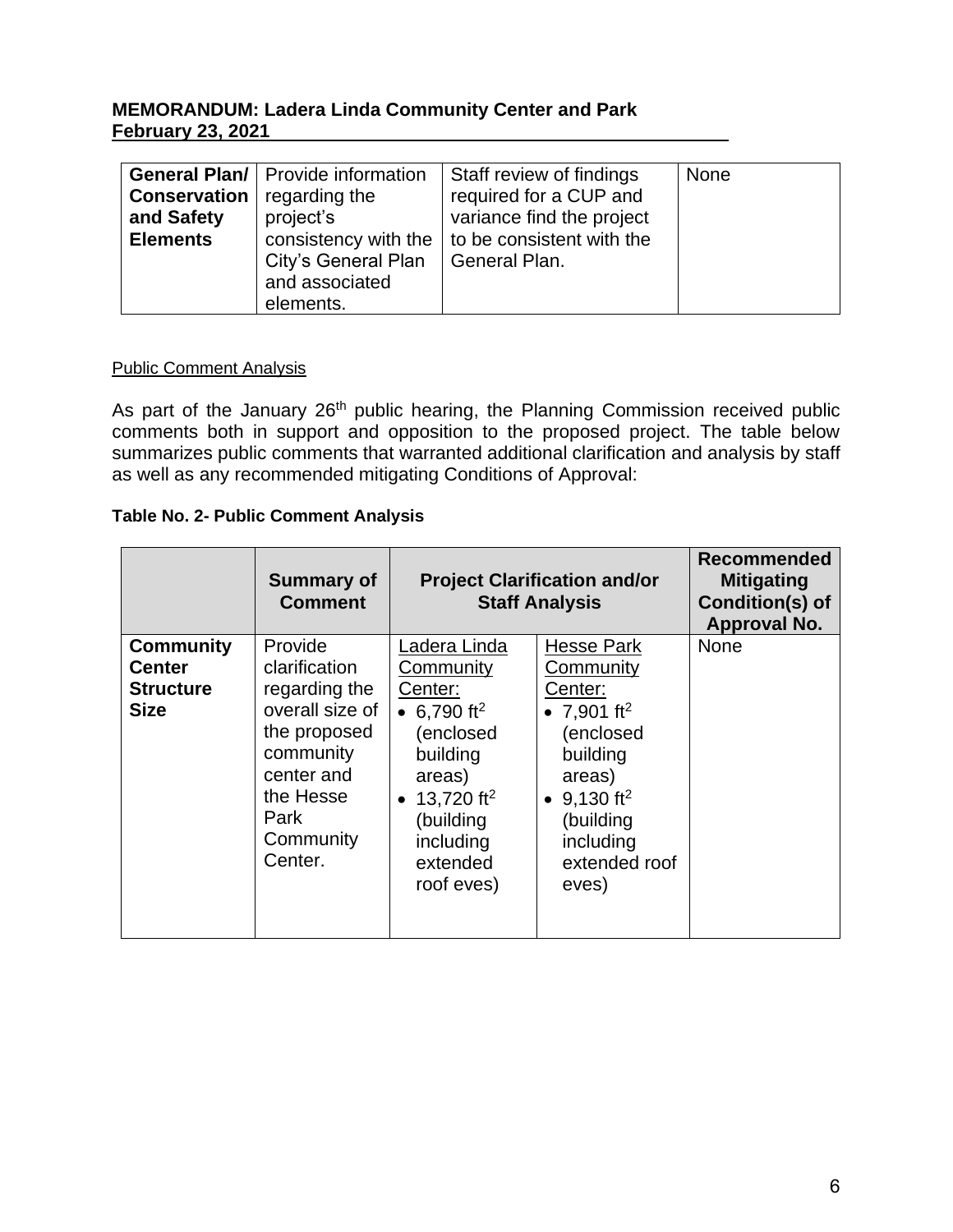| <b>Building</b><br><b>Design</b>                  | Glass façade<br>- too much<br>glass; climate<br>$control - glass$<br>is not energy;<br>open restroom<br>design not<br>secure; design<br>not compatible<br>with<br>neighborhood. | Total wall surface area and glass<br>wall/glass door area were<br>reduced from the City Council<br>design- approved project in<br>August 2019, including a 9%<br>reduction in total wall area, a 31%<br>reduction in glass wall area and a<br>30% increase in solid wall area.<br>The glass areas of the building<br>incorporate high performance<br>glazing and ventilation. | <b>Condition Nos.</b><br>$30 - 31$ |
|---------------------------------------------------|---------------------------------------------------------------------------------------------------------------------------------------------------------------------------------|-------------------------------------------------------------------------------------------------------------------------------------------------------------------------------------------------------------------------------------------------------------------------------------------------------------------------------------------------------------------------------|------------------------------------|
|                                                   |                                                                                                                                                                                 | Staff is suggesting Conditions of<br>Approval to secure the open<br>lobby, restroom and<br>accompanying sink areas with a<br>roll-down gates or other means to<br>secure the area and prevent after<br>hour use.                                                                                                                                                              |                                    |
|                                                   |                                                                                                                                                                                 | The City Council design-<br>approved community center is<br>designed as a single-story<br>structure with articulated facades<br>that include vernacular finished<br>materials (glass, wood, concrete)<br>that are found in the immediate<br>area.                                                                                                                             |                                    |
| <b>Seismic</b>                                    | Glass building<br>design may<br>not be<br>seismically<br>sound.                                                                                                                 | <b>Proposed Conditions of Approval</b><br>require project review and<br>approval by the City's Geologist<br>prior to Grading or Building<br>Permit issuance.                                                                                                                                                                                                                  | Condition No.<br>22                |
| <b>Community</b><br><b>Center</b><br><b>Rooms</b> | The number<br>and size of<br>community<br>center rooms<br>excessive.                                                                                                            | Usage Analysis (Attached) of<br>existing and proposed facility use<br>at Ladera Linda Park determined<br>that the proposed project would<br>result in a reduction of available<br>space for classes, rentals, and<br>other programing.                                                                                                                                        | None                               |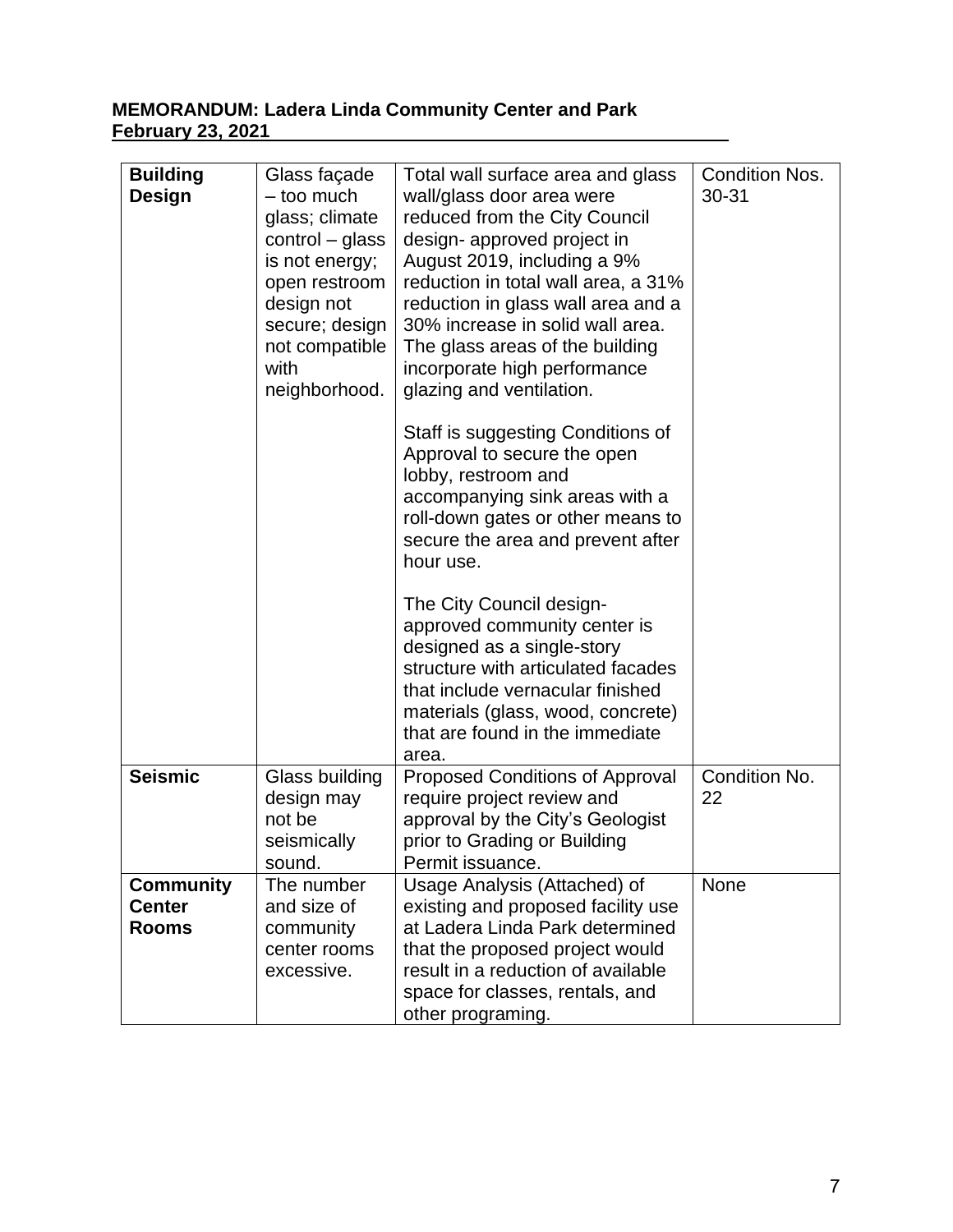| &<br><b>Museum</b><br><b>Amphitheater</b> | Do not include<br>a museum<br>and<br>amphitheater.            | The proposed project does not<br>include a museum or<br>amphitheater, but rather a 660 ft <sup>2</sup><br>meeting room that also includes<br>some interactive displays that are<br>hidden when not in use and tiered<br>seating area built into an existing<br>slope facing the building.                                                                                                                                                                 | None                    |
|-------------------------------------------|---------------------------------------------------------------|-----------------------------------------------------------------------------------------------------------------------------------------------------------------------------------------------------------------------------------------------------------------------------------------------------------------------------------------------------------------------------------------------------------------------------------------------------------|-------------------------|
| <b>Silhouette</b>                         | Require the<br>building of a<br>silhouette be<br>constructed. | Planning is considering a design<br>previously approved by City<br>Council.                                                                                                                                                                                                                                                                                                                                                                               | <b>None</b>             |
| <b>Noise</b>                              | Concerns with<br>noise impacts                                | The proposed Conditions of<br>Approval include a<br>comprehensive list of noise<br>restrictions and requirements<br>related to mechanical equipment,<br>deliveries, and amplified noise.                                                                                                                                                                                                                                                                  | Condition Nos.<br>67-71 |
| <b>Project Cost</b>                       | High cost of<br>the proposed<br>project.                      | The Planning Commission is<br>required to review the Planning<br>applications associated with the<br>project including any relevant<br>permit finding, none of which<br>include project costs. The City's<br><b>Finance Advisory Committee</b><br>(FAC) will receive a report on the<br>project funding at its February 25,<br>2021 meeting. Project costs and<br>funding alternatives are<br>scheduled to be considered by<br>the City Council in April. | None                    |
| <b>Compliance</b><br><b>Review</b>        | <b>Will conditions</b><br>be adequate?                        | <b>Proposed Conditions of Approval</b><br>include a one-year review (or<br>earlier) to assess the operations,<br>at which time conditions may be<br>added, deleted, or modified<br>accordingly                                                                                                                                                                                                                                                            | Condition No. 2         |
| <b>Enforcement</b><br>of Conditions       | How will<br>conditions be<br>enforced?                        | Enforcement of conditions will<br>occur through compliance review,<br>park supervision and signage.                                                                                                                                                                                                                                                                                                                                                       | <b>None</b>             |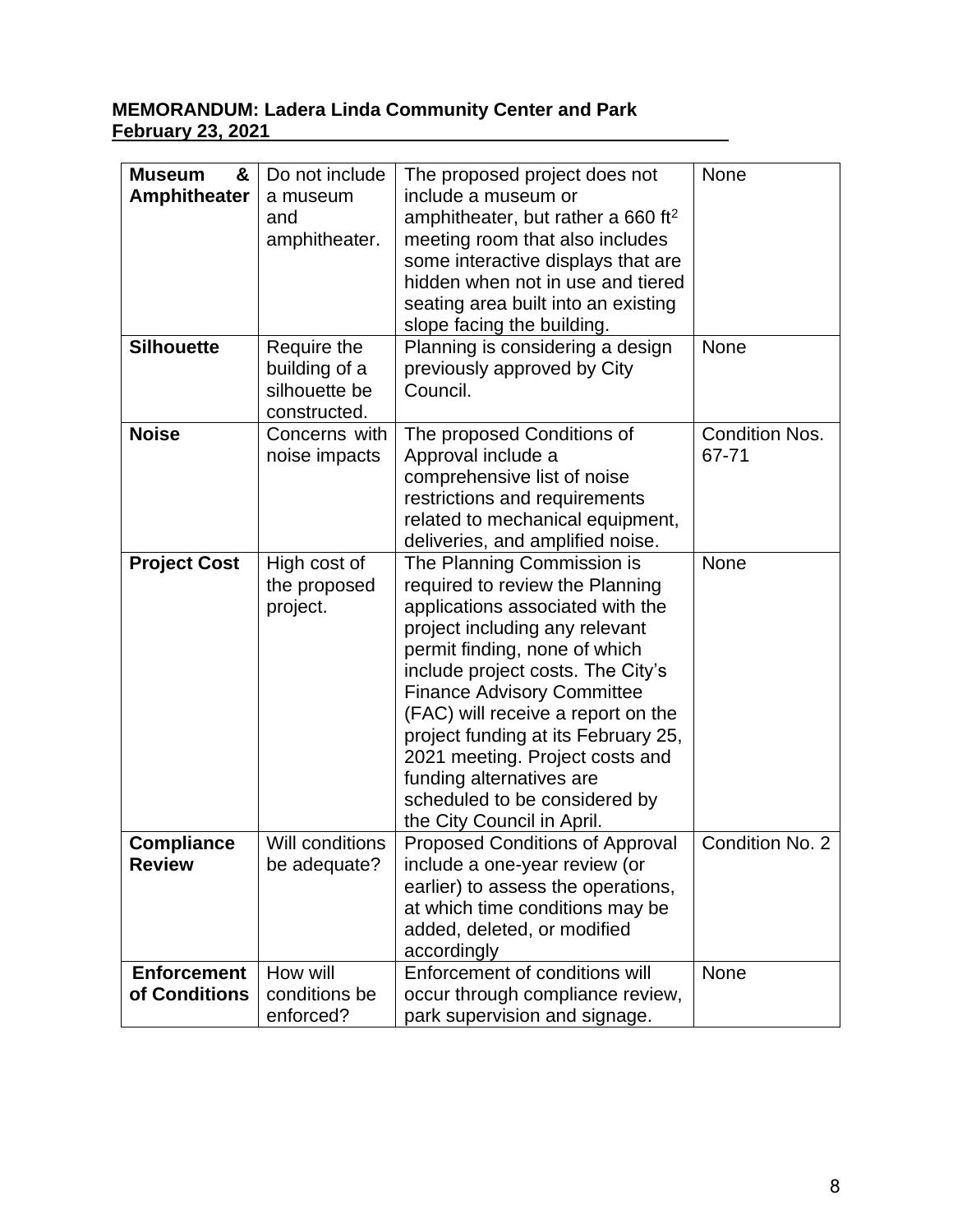# Planning Applications for Ladera Linda Community Center and Park

As outlined in the January 26<sup>th</sup> Planning Commission Staff Report, staff is of the opinion that the permit findings for the requested Conditional Use Permit, Variance, Major Grading Permit and Site Plan Review can be affirmatively made with the approval of the project Conditions of Approval, as identified in the summary matrix below. A detailed description of the findings may be found in the attached draft resolution (Attached):

| <b>Application Type &amp; Permit Finding Summary</b>                                                                                                                                                                           | <b>Yes</b> | <b>No</b> | N/A |
|--------------------------------------------------------------------------------------------------------------------------------------------------------------------------------------------------------------------------------|------------|-----------|-----|
| <b>Conditional Use Permit</b>                                                                                                                                                                                                  |            |           |     |
| Finding No.1- The site is adequate in size and shape to<br>accommodate the proposed use.                                                                                                                                       | X          |           |     |
| Finding No. 2- The site for the proposed use relates to<br>streets and highways sufficient to carry the type and<br>quantity of traffic generated by the subject use.                                                          | X          |           |     |
| Finding No. 3- The subject use at the specific location,<br>there will be no significant adverse effect on adjacent<br>property or the permitted use.                                                                          | X          |           |     |
| Finding No. 4- The proposed use is not contrary to the<br>General Plan.                                                                                                                                                        | X          |           |     |
| Finding No. 5- The proposed use complies with all<br>applicable requirements of any Overlay Control District.                                                                                                                  |            |           | X   |
| Finding No. 6- That conditions regarding any of the<br>requirements listed in this paragraph, which the Planning<br>Commission finds to be necessary to protect the health,<br>safety, and general welfare, have been imposed. | X          |           |     |

| <b>Variance</b>                                                                                                                                                                                                                                            |   |  |
|------------------------------------------------------------------------------------------------------------------------------------------------------------------------------------------------------------------------------------------------------------|---|--|
| Finding No.1- That there are exceptional or extraordinary<br>circumstances or conditions applicable to the property<br>involved, or to the intended use of the property, which do<br>not apply generally to other property in the same zoning<br>district. | x |  |
| Finding No. 2- That such variance is necessary for the<br>preservation and enjoyment of a substantial property right<br>of the applicant, which right is possessed by other property<br>owners under like conditions in the same zoning district.          | x |  |
| Finding No. 3- That granting the variance will not be<br>materially detrimental to the public welfare or injurious to<br>property and improvements in the area.                                                                                            | x |  |
| Finding No. 4- That granting the variance will not be<br>contrary to the objectives of the general plan or the policies<br>and requirements of the coastal specific plan                                                                                   | x |  |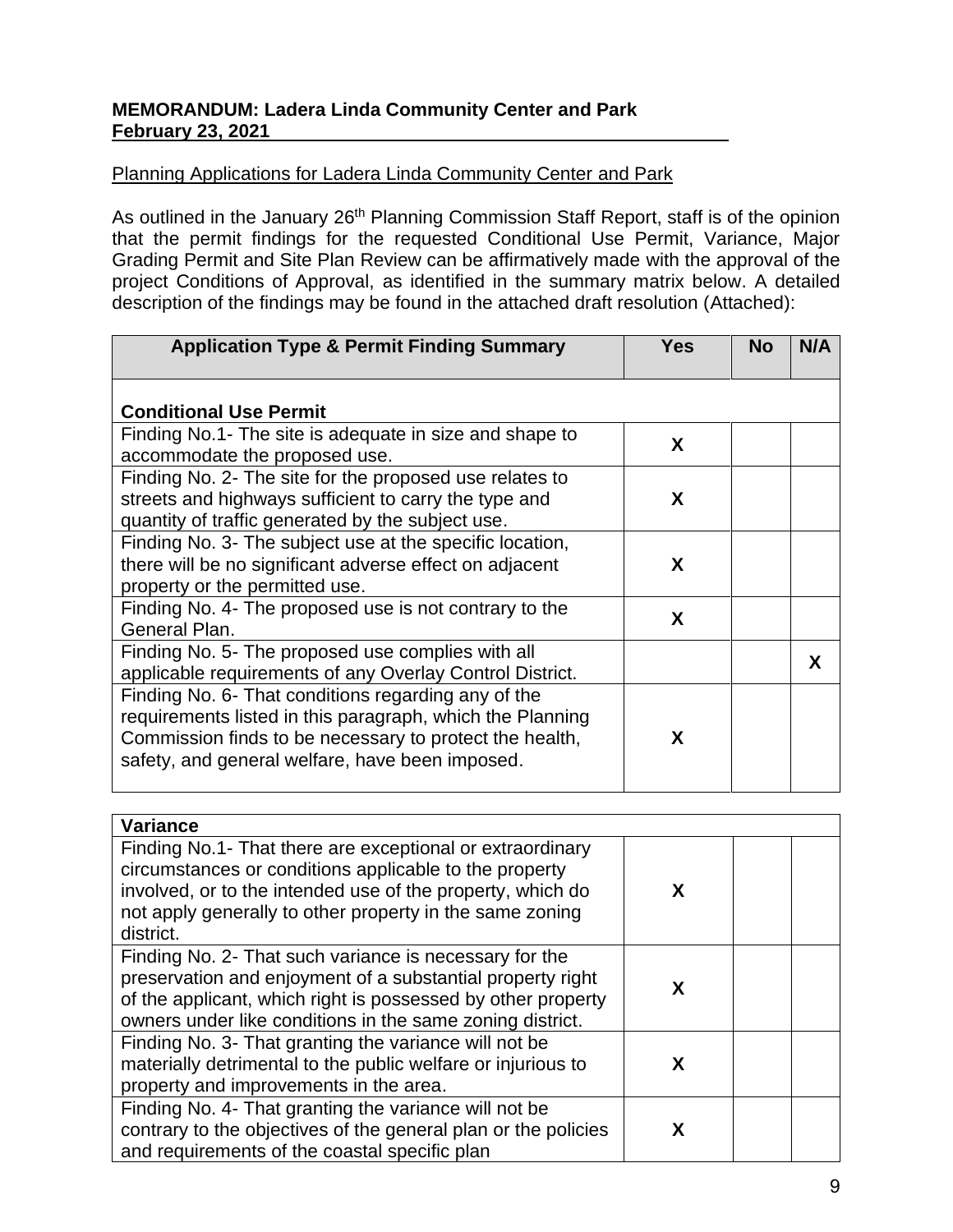| <b>Major Grading Permit</b><br>Finding No. 1- The grading does not exceed that which is<br>necessary for the permitted primary use of the lot.                                                                                                                             | X                                                                                                                                                                                                                       |   |
|----------------------------------------------------------------------------------------------------------------------------------------------------------------------------------------------------------------------------------------------------------------------------|-------------------------------------------------------------------------------------------------------------------------------------------------------------------------------------------------------------------------|---|
| Finding No. 2- The proposed grading and/or related<br>construction does not significantly adversely affect the<br>visual relationships with, nor the views from the viewing<br>area of neighboring properties.                                                             | X                                                                                                                                                                                                                       |   |
| Findings No. 3 & 4- The nature of the grading minimizes<br>disturbance to the natural contours and finished contours<br>are reasonably natural and takes into account the<br>preservation of natural topographic features and<br>appearances by means of land sculpturing. | X                                                                                                                                                                                                                       |   |
| Finding No. 5,6 & 7- The grading includes provisions for a<br>new single-family residence, residential tract or street<br>design.                                                                                                                                          |                                                                                                                                                                                                                         | X |
| Finding No. 8- The grading would not cause excessive and<br>unnecessary disturbance of the natural landscape or<br>wildlife habitat through removal of vegetation.                                                                                                         | X                                                                                                                                                                                                                       |   |
| Finding No. 9- The grading conforms with development<br>standard, including but not limited, to grading on slopes<br>over 35%, maximum dept of cut and fill and retaining walls.                                                                                           | With the<br>approval<br>of the<br>variance<br>and<br>Finding<br>No. 10 for<br>grading on<br>slopes<br>over 50%<br>steepness<br>and a<br>retaining<br>wall up to<br>6'-11" in<br>height<br>adjacent to<br>a<br>driveway. |   |

# **ADDITIONAL INFORMATION**

*Environmental Assessment*

Staff has determined that the proposed project would be Categorically Exempt from the provisions of the California Environmental Quality Act (CEQA), pursuant to § 15302 of the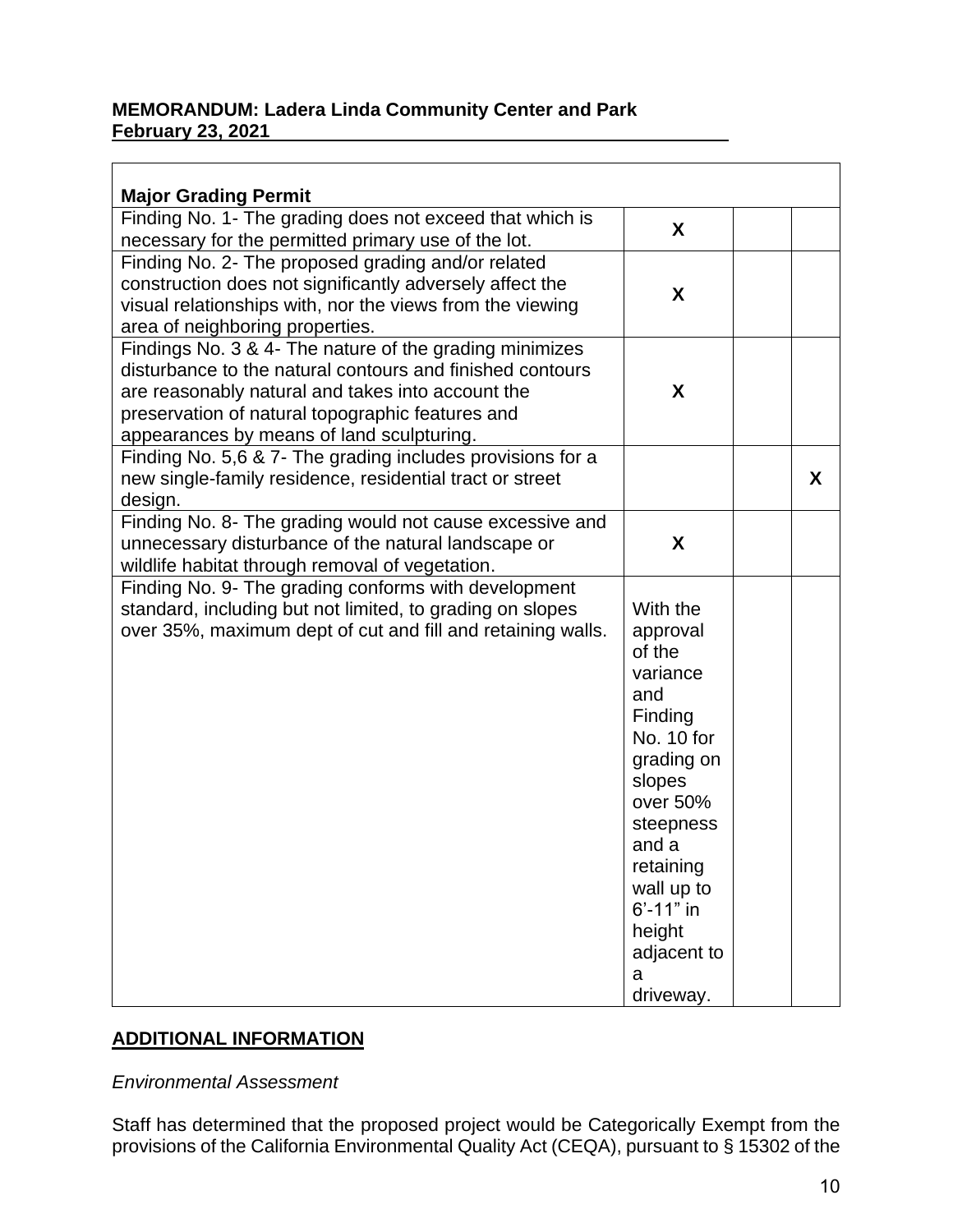State CEQA Guidelines—Class 2, Replacement or Reconstruction. The proposed project meets the requirements of Class 2, as it consists of the reconstruction of an existing facility where the new structure will be located on the same site as the structure(s) replaced and will have substantially the same purpose and capacity. A Class 2 Categorical Exemption Evaluation Report and Cultural Resources memorandum (Attached) were prepared to provide supplemental information related to staff's environmental assessment.

#### *Park Use Restrictions*

The Planning Commission requested information regarding the prioritization of park usage for Rancho Palos Verdes residents. The City Attorney's Office reviewed the request and determined that preferential treatment to residents needs to be justified by rational basis and supported by relevant evidence. Grounds that are likely to constitute rational basis include limiting overcrowding or ensuring that City residents can access services. Additional research on existing property covenants and requirements for general public use is required along with consideration about use restriction implementation. Staff is of the opinion that park use restrictions are not warranted, as the City Council design-approved project and proposed Conditions of Approval provide sufficient measures to reduce project impacts in the area.

#### *Appeal Process*

Pursuant to § 17.80.070 of the RPVMC, any interested person may file an appeal of the Planning Commission's decision to the City Council; the appeal must be filed in writing within 15 calendar days after final action by the Planning Commission and the submittal of the appropriate fee (\$2,275). A notice of appeal shall be filed with the City Clerk or the Director of Community Development and shall set forth the grounds for the appeal and any specific action being requested by the appellant.

In addition to the above, pursuant to § 17.80.130 of the RPVMC, the Planning Commission's final decision may also be appealed by the City Council in the following manner:

- A) Any one City Council member may contact the City Manager and request that an item be placed on the next City Council agenda so that the entire City Council can consider whether to appeal the Commission's decision on an application. The request from the Council member must be made in writing within 15 calendar days of the Commission's final decision on an application.
- B) If an appeal request from a Council member is received by the City manager, the appeal period for the City Council shall be automatically extended by 30 additional calendar days. This extended appeal period shall apply only to City Council appeals for the City Council to determine whether to appeal the Commission's decision.
- C) An applicant or any other interested person may file an appeal with the City before or after an appeal request has been made by a Council member, provided the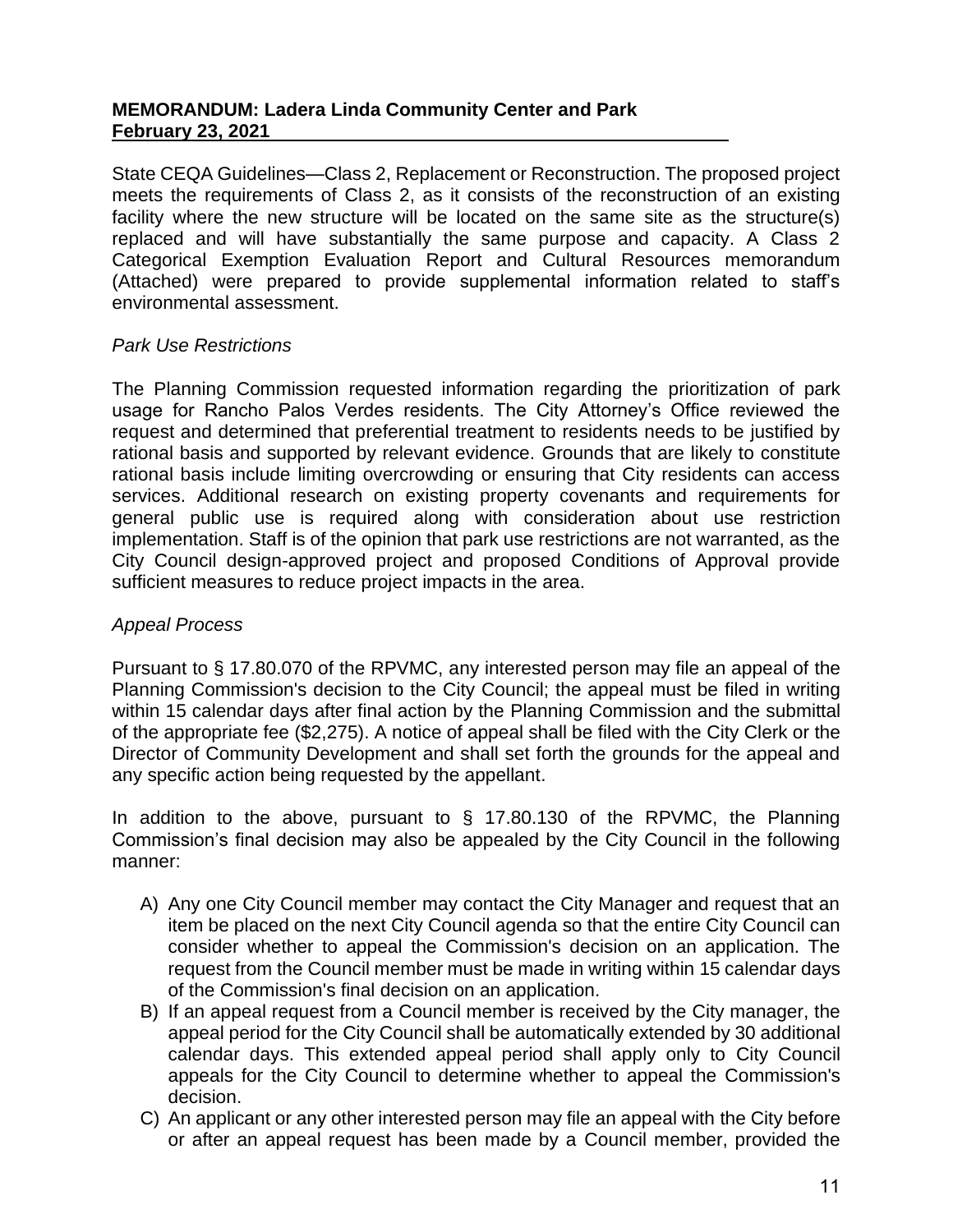appeal is filed within the standard 15-day appeal period. An applicant or any other interested party may not file an appeal during the city's extended 30-day appeal period.

D) The City Council shall determine by a majority vote whether to appeal the Commission's decision.

It should be noted that an appeal of the Planning Commission's decision on the requested Planning applications can be anticipated.

## *Planning Commission Project Recommendations*

Planning Commission project recommendations to the City Council including, but not limited to, design, operations and usage will be provided to the City Council via minute order.

## *Public Correspondence*

As of the preparation of this report, staff received 16 items of public correspondence regarding the proposed project (Attached). The submitted comments continue to express both support and opposition to the proposed project similar to those outlined as part of the January 26<sup>th</sup> Planning Commission Meeting. Concerns with the project include, but are not limited to, building design, security and traffic; all of which have been discussed throughout this staff report.

## *Solar Panels*

On October 15, 2019, the City Council reviewed roof design options and directed staff to study the installation of a solar roof option as part of the detailed construction drawings phase.

# **ATTACHMENTS**

- P.C. Resolution No. 2021-\_\_;
- January 26, 2021 Planning Commission Meeting Staff Report [\(click here\)](https://rpv.granicus.com/MetaViewer.php?view_id=5&clip_id=3823&meta_id=90257);
- Willdan Engineering Traffic Analysis Memo dated February 18, 2021 [\(click here\)](https://www.rpvca.gov/DocumentCenter/View/16723/109373--DRAFT-Ladera-Linda-Park-TIA_OS_REVISED);
- Crime Statistics Near Ladera Linda by HOA [\(click here\)](https://www.rpvca.gov/DocumentCenter/View/16717/9_Crime-Stats-Near-Ladera-Linda-by-HOA);
- Community Center and Park Operations Comparison Table [\(click here\)](https://www.rpvca.gov/DocumentCenter/View/16725/5_Park-Community-Center-Operational-Tables);
- ADA Ramp Exhibit [\(click here\)](https://www.rpvca.gov/DocumentCenter/View/16719/7_ADA-Ramp-rendering);
- Ladera Linda Park Usage Analysis [\(click here\)](https://www.rpvca.gov/DocumentCenter/View/16724/6_Ladera-Linda-Uses-Tables);
- Class 2 Categorical Exemption Evaluation Report & Cultural Resources Memo (click [here\)](https://www.rpvca.gov/DocumentCenter/View/16718/8_CE-Evaluation-Report_Ladera-Linda_02-18-21);
- Public Correspondence [\(click here\)](https://www.rpvca.gov/DocumentCenter/View/16716/10_Public-Comments_Combined-1-16);
- Project Plans [\(click here\)](https://www.rpvca.gov/DocumentCenter/View/16720/_100DD_Ladera-Linda-Community-Center_COMBINED-2)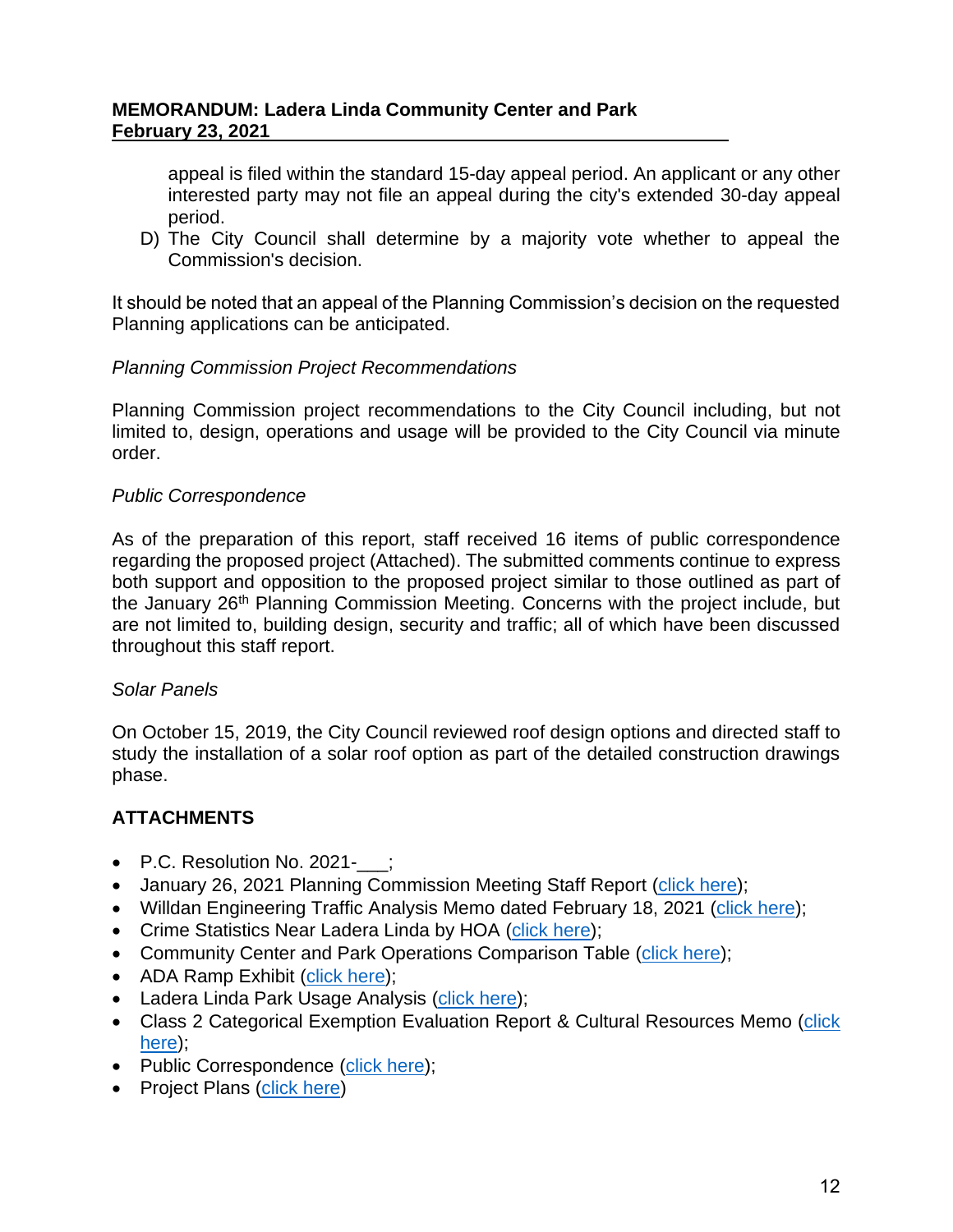#### **P.C. RESOLUTION NO. 2021-\_\_**

#### **A RESOLUTION OF THE PLANNING COMMISSION OF THE CITY OF RANCHO PALOS VERDES CONDITIONALLY APPROVING A CONDITIONAL USE PERMIT, VARIANCE, GRADING PERMIT AND SITE PLAN REVIEW FOR THE CONSTRUCTION OF THE NEW LADERA LINDA PARK, 6,790 ft<sup>2</sup> COMMUNITY CENTER, LANDSCAPING, ANCILLARY SITE IMPROVEMENTS AND 9,000 yd<sup>3</sup> ASSOCIATED GRADING FOR THE PROPERTY LOCATED AT 32201 FORRESTAL DRIVE (CASE NO. PLCU2020-0007)**

WHEREAS, on August 20, 2019, after a comprehensive public outreach and engagement effort, the City Council approved the Ladera Linda Park and Community Center Master Plan, which included approving the design of the replacement Community Center, landscaping, ancillary site improvements, as well as factors such as park security, staffing levels and facility rentals; and,

WHEREAS, on October 15, 2019, the City Council reviewed roof design options and directed Staff to study the installation of a solar roof option as part of the detailed construction drawings phase; and,

WHEREAS, on December 10, 2020, a 15-day public notice for the public hearing on the project-required planning entitlements was sent to property owners within a 500-foot radius of the project site, interested parties, as well as published in the *Peninsula News*; and,

WHEREAS, on December 31, 2020, an amended public notice was issued to identify additional required project applications that were not previously outlined in the original public notice; and,

WHEREAS, on January 26, 2021, the Planning Commission held a public hearing regarding the proposed project to review plans for the replacement of the Ladera Linda Park and Community Center, as it relates to Chapter 17 (Zoning) of the Rancho Palo Verdes Municipal Code, and continued the public hearing to February 23, 2021, in order to provide staff an opportunity to assess input and incorporate project feedback as necessary; and,

WHEREAS, on February 23, 2021, the Planning Commission held a public hearing at which time all interested parties were given an opportunity to be heard and present evidence.

NOW, THEREFORE, THE PLANNING COMMISSION OF THE CITY OF RANCHO PALOS VERDES DOES HEREBY FIND, DETERMINE, AND RESOLVE AS FOLLOWS:

**Section 1:** The recitals above are true and correct incorporated herein by reference.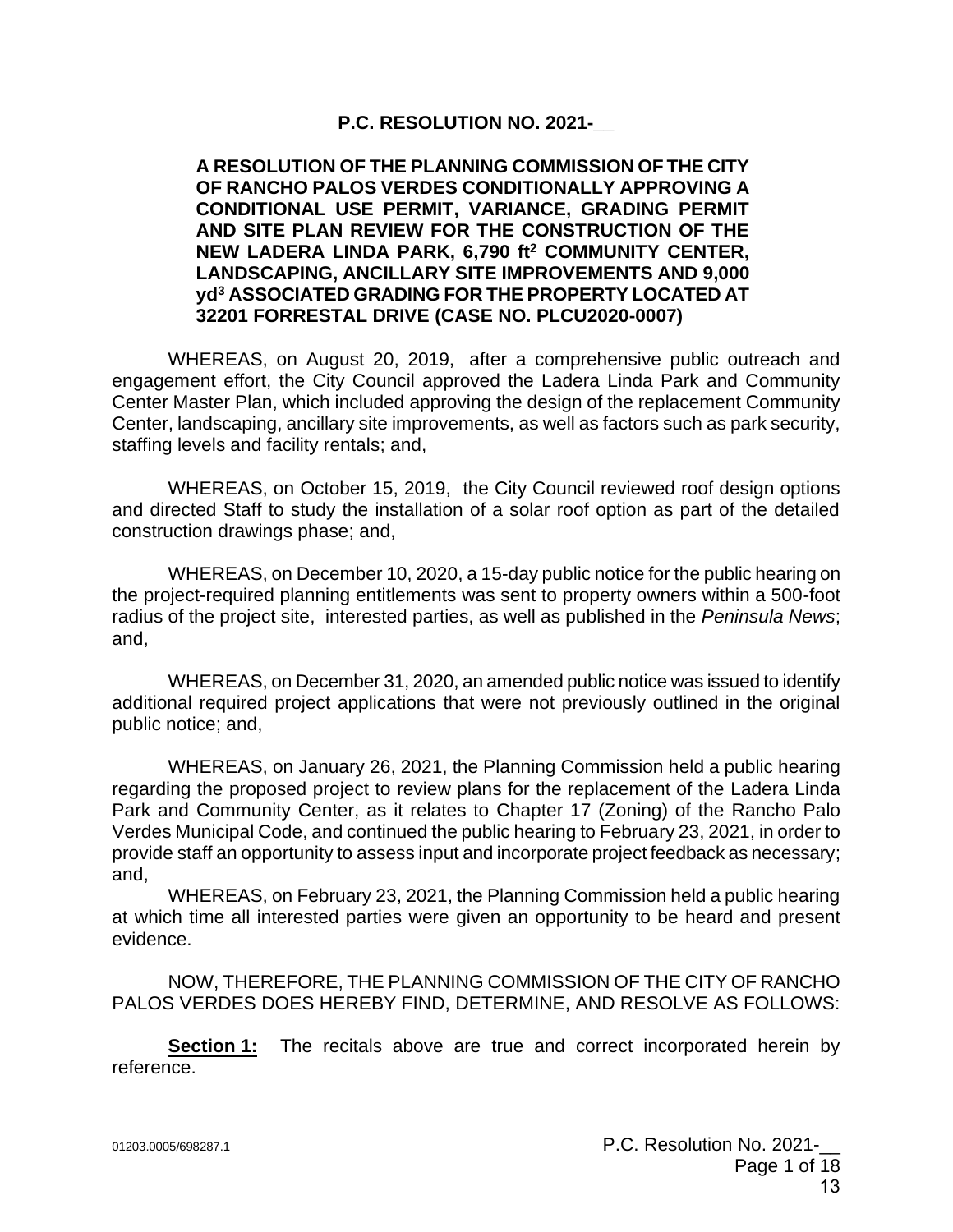**Section 2:** The project involves the demolition of five existing building (19,000 ft<sup>2</sup>) in area), parking, ancillary site improvements and landscaping to construct a new 6,790 ft<sup>2</sup> single-story community center, play areas, landscaping, ancillary site improvements and 9,000  $\gamma d^3$  of combined balanced on-site grading (4,500  $\gamma d^3$  of cut and 4,500  $\gamma d^3$  of fill).

Section 3: The Conditional Use Permit for the new Ladera Linda Park, 6,790 ft<sup>2</sup> single-story community center, play areas, landscaping, and ancillary site improvements is warranted based on the following findings:

- A. The project site is adequate in size and shape to accommodate the proposed use. The project site is approximately 11.031 acres in size and currently utilized as a park and Community Center with multiple facility buildings, surface parking, playground paving, equipment and paddle tennis courts, fields, landscaping and emergency preparedness storage containers. The proposed project includes the demolition of the existing facilities and improvements, with the exception of the paddle tennis courts, to construct a single Community Center structure that would be approximately 37% of the total gross square footage of the existing facility. Consequently, the new building would occupy a significantly smaller footprint than the existing buildings and be located in the middle of the existing built areas of the Park. The proposed Community Center and ancillary facilities are sited throughout the 11.031-acre tiered site, so as to provide enhanced setbacks to adjacent properties and provide enhanced line of sight from the perimeter of the property for security purposes. The proposed 54 on-site parking spaces, which consist of 4 ADA spaces, 4 dedicated spaces for clean air vehicles (1 Van ADA space included), exceed the parking stalls required for both weekend (42 spaces) and weekday (15 spaces) conditions for the proposed project as outlined in the latest edition of the Institute of Transportation Engineer's Parking Generation Manual (5th Edition, 2019).
- B. The proposed project relates to streets and highways sufficient to carry the type and quantity of traffic generated by the use. The project replaces the existing Community Center facility, comprised of several buildings, with a single building that would be less than 40% of the total square footage of the existing facilities. In addition, the new building would occupy a smaller footprint than the existing Community Center buildings within the existing built areas of the Park. Furthermore, the Project will not result in any increases to the existing uses, programming, and activities. Rather, uses, programming and activities are proposed to be limited and regulated, and would, therefore, have substantially the same purpose, but with less capacity than the existing facility that will be replaced. The park does not create a cumulative impact on traffic within the City of Rancho Palos Verdes. The traffic on Forrestal Drive is mostly attributed to the only outlet to over 160 single family homes off of Pirate Drive. The proposed Park and Community Center does not affect the traffic signal warrant at the intersection of Palos Verdes Drive South and Forrestal/ Trump National.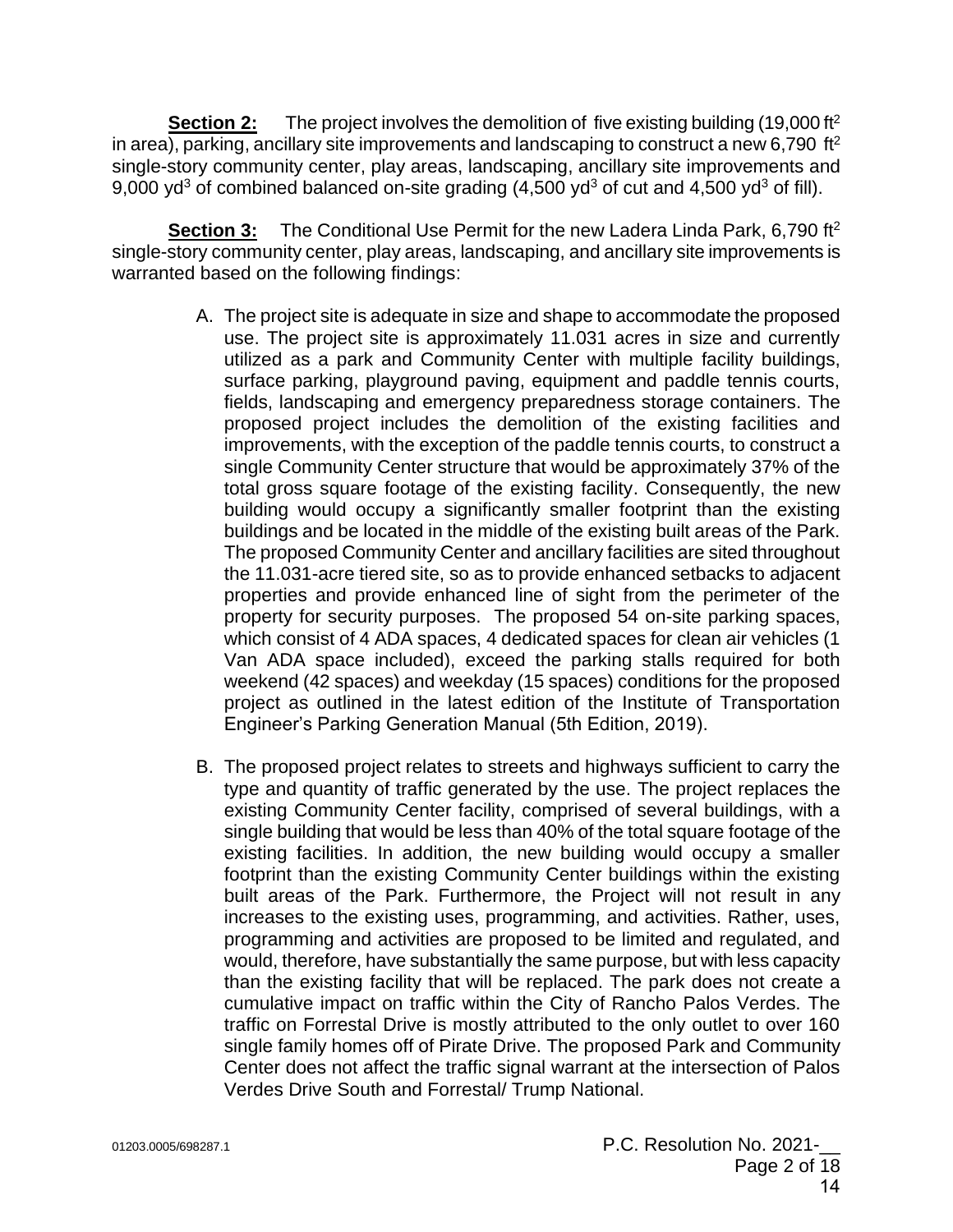- C. The project site is currently improved with a park use and will continue to serve as such as part of the proposed project. The new Community Center will serve all residents and the community, particularly those located on the east side of the City, as an area for recreational opportunities as well as for emergency preparedness activities such as, but not limited to, a cooling center and storage location. The height of the proposed Community Center is 16 feet- 6 ¼ inches and will not create a significant adverse effect, as residential properties to the east and south of the project site have views of the ocean and Catalina Island oriented in the opposite direction of the proposed building. Furthermore, the building pad of the proposed Community Center will be located approximately 25 feet below the street of access (Forrestal Drive), therefore views from the street and adjacent trails can be observed over the proposed building height. The project will not result in any adverse safety or security impacts, as the City Council design-approved project includes a comprehensive list of safety measures and designs such as the incorporation of a surveillance system, motion and glass break sensors, perimeter fencing, and lighting design. The project will not result in adverse noise impacts as the project incorporates construction noise regulations, hours of operation for the community center and limitations on mechanical equipment noise. The project lighting will not result in an adverse impact because the site lighting has been designed to comply with RPVMC regulations and to provide for park safety and security.
- D. The use of the property for a park and community center is consistent with the Institutional- Public General Plan land use designation for the site. The project site is currently a park with a community center and will continue to be utilized as such. The new park and community center will serve all residents and the community, particularly those located on the east side of the City, as an area for recreational opportunities as well as for emergency preparedness activities such as, but not limited to, a cooling center and storage location. Furthermore, the Conservation and Open Space Element of the City's 2018 General Plan Update (pg. COS-39) identified the Ladera Linda Park and Community Center as an Institutional-Public land use with passive and active amenities including playground and sports equipment, multipurpose rooms and classrooms as well as ancillary site improvements including a parking lot and restrooms. The General Plan also notes that a Master Plan process for the Ladera Linda Park and Community Center was included in the Parks Master Plan Update.

**Section 4:** The Variance for the construction of retaining walls up to 15<sup>1/2</sup> feet in height to support ADA complaint ramps between the middle-tier and upper-tiers of the park is warranted based on the following findings:

> A. The project site was originally developed as an elementary school with multiple classroom buildings and play areas on a three-tiered site due to the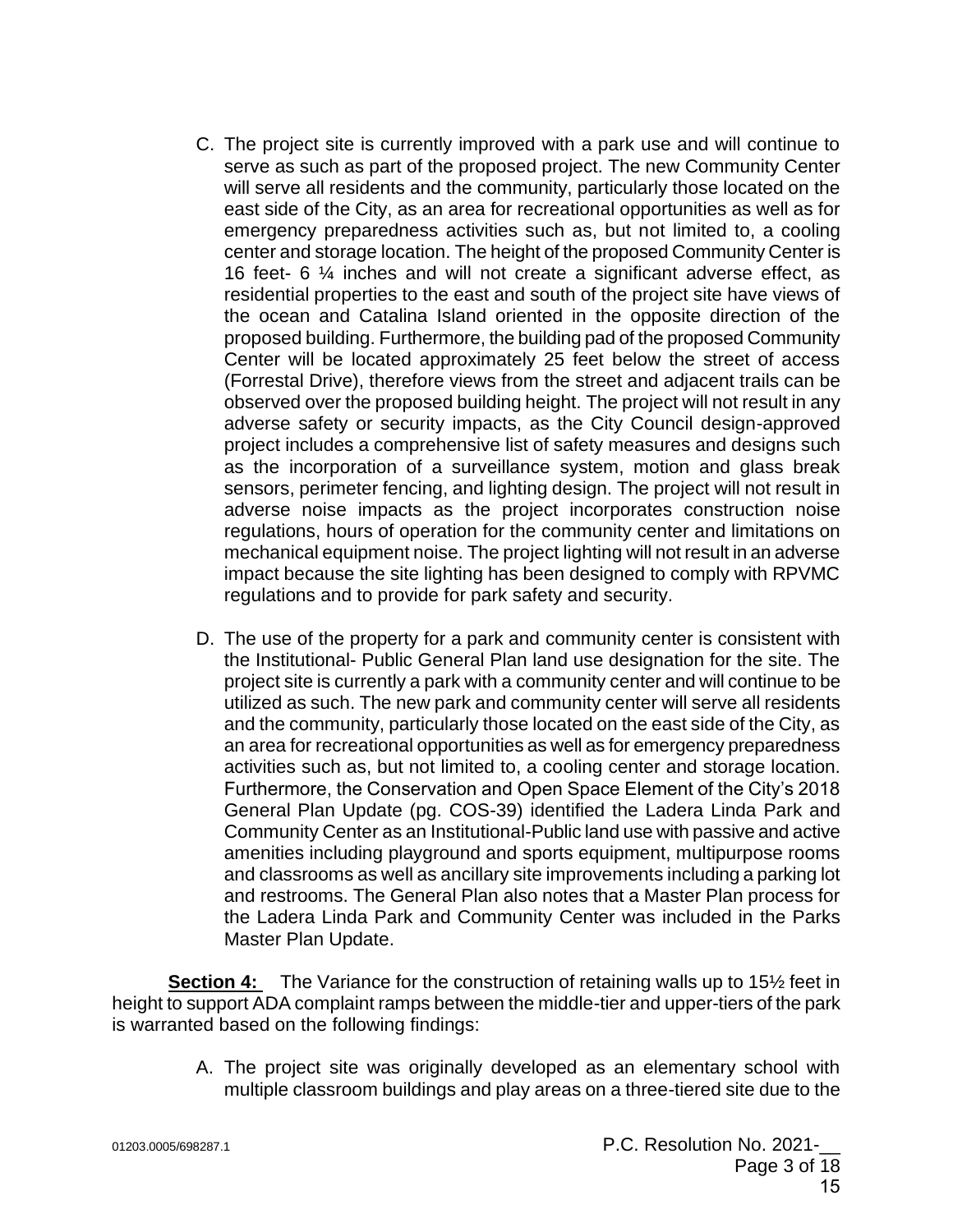unique and steep topographic conditions in the area, which have been used as a community center and park facilities since the 1980s. The three tiers include a lower, middle, and upper tier with 5-foot to 15-foot transitional slopes between the tiers. The project proposes to maintain the same threetier park layout and will also include new accessible walking paths and ramps to enhance accessibility and walkability throughout the project site. In order to accommodate an ADA-compliant accessible ramp between the middle and upper tiers of the park, the project proposes to construct a series of upslope retaining walls with an overall height of up to 15½ feet. The existing site development and requirement to provide for enhanced accessibility to meet ADA requirements present exceptional circumstances that warrant the need to construct a retaining wall that exceeds the height limitations established in the RPVMC. Although other Institutional zoned properties in the City were developed with similar topographic conditions, the project site is unique in that it was previously developed as an elementary school and the project proposes to re-develop the site but maintain the existing park's tiered layout but meet current accessibility requirements.

- B. The construction of the proposed retaining walls up to 15½ feet in height are necessary for the preservation and enjoyment of a substantial property right, which right is possessed by other property owners under like conditions in the same zoning district. The project site is encumbered by steep topographical conditions in certain areas of the project site, including transitional slopes between the various tiers of the park that are not present in other developed Institutional zoned properties. As a public facility, owned and operated by the City of Rancho Palos Verdes, the City is required to provide for ADA accessibility throughout the site and to ensure the safety of the public.
- C. The construction of the proposed retaining walls up to 15½ feet in height in order to accommodate an ADA access ramp will not be materially detrimental to the public welfare or injurious to property and improvement in the area, as the construction of the proposed wall will be reviewed and inspected by the City's Building and Safety Division for conformance with the California Building Code and associated geological requirements. In addition, the proposed retaining wall will support the transition slope between the middle and upper tiers of the park. Not granting the Variance application request for the construction of retaining walls up to 15½ feet in height and not accommodating an ADA accessible ramp would in fact be materially detrimental to the public welfare or injurious to visitors of the park.
- D. The variance will not be contrary to the objectives of the General Plan or the policies and requirements of the Coastal Specific Plan. The project site is not located in the City's Coastal Specific Plan. The use of the property as a park and community center is consistent with the City's updated General Plan. The Conservation and Open Space Element (Pg. COS-6) of the City's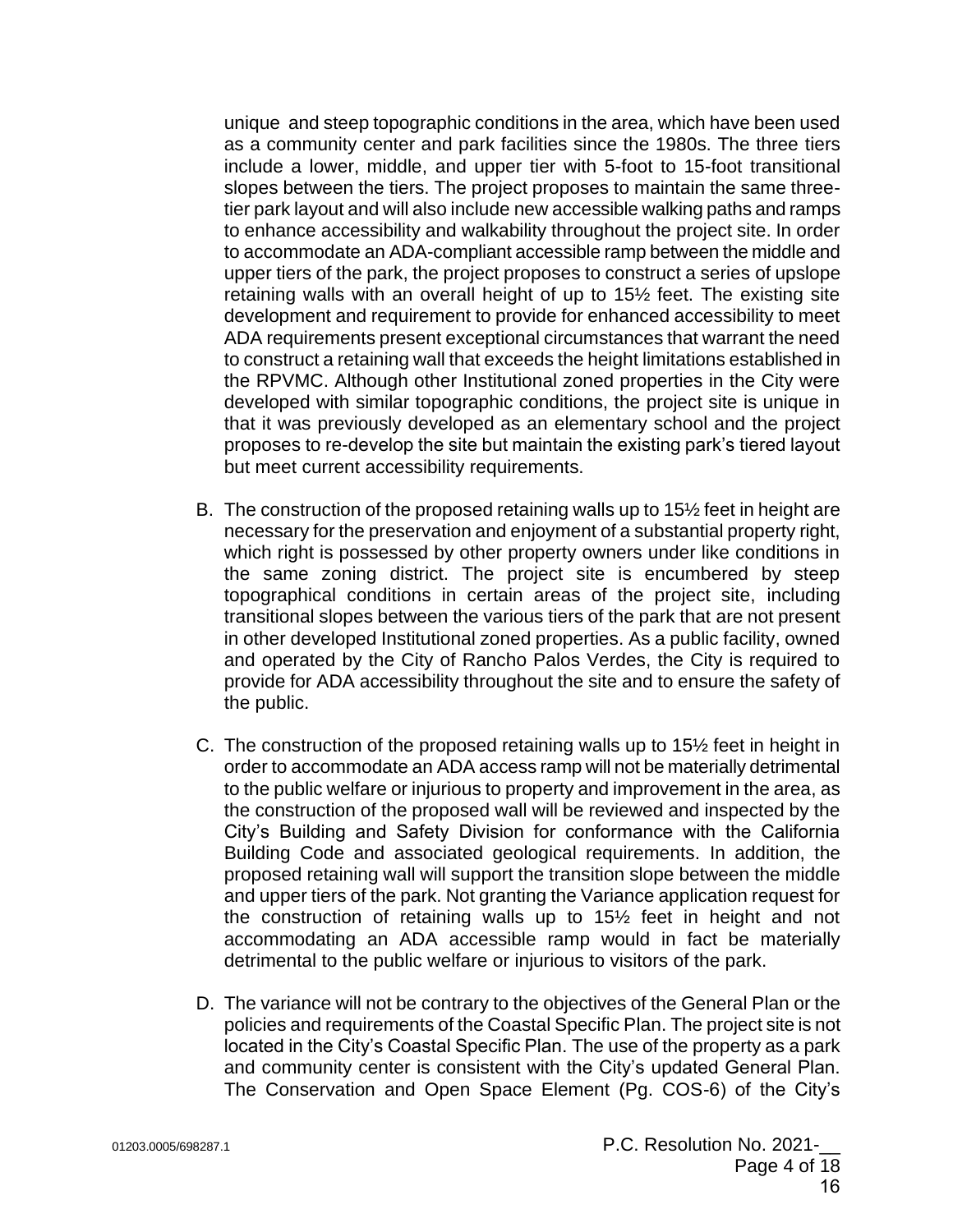General Plan includes goals and policies related to Open-Space and Recreation Resources, which promote public access to all recreational land and building additional parks and playfields, where appropriate, for multiple use by various groups. The proposed retaining wall with an overall height of 12 feet, will provide enhanced ADA accessibility to recreational land and for the use of various groups.

**Section 5:** The Major Grading Permit to conduct 9,000 yd<sup>3</sup> of combined grading consisting of 4,500 yd<sup>3</sup> of cut and 4,500 yd<sup>3</sup> of fill with grading above 5 feet in height is warranted based on the following findings:

- A. The grading does not exceed that which is necessary for the permitted primary use of the lot. The proposed project is in an Institutional Zoning District, in which the primary use of the lot is a park and Community Center. The new park and community center will serve all residents and the community, particularly those located on the east side of the City, as an area for recreational opportunities as well as for emergency preparedness activities such as, but not limited to, a cooling center and storage location. The proposed  $9,000$  yd<sup>3</sup> of grading will be balanced on-site therefore avoiding the need to export or import soil or rock. Furthermore, the proposed grading will be limited to the existing developed portions of the site, which have been previously graded to support existing improvements. The project grading proposes targeted cut and fill into portions of the existing site to accommodate the proposed park and community center, parking lot, tiered seating, walking paths, ADA compliant accessible ramp, and other ancillary park improvements. In addition, the proposed grading will enhance adequate drainage of the site.
- B. The proposed project and associated grading will not significantly adversely affect the visual relationships with, nor the views from the viewing areas of neighboring properties because the project site is currently improved with an existing park, building facilities, and ancillary site improvements. The proposed grading will continue to accommodate a park use and a single community center building that would be less than 40% of the total square footage of the existing facility. In addition, the new community center would occupy a smaller footprint than the community center buildings within the existing built areas of the Park. The proposed building height will not create a significant adverse effect, as the height of the community center, as a result of the site grading, will not impact views as observed from neighboring properties due to the topographic conditions in the area. Residential properties to the east and south of the project site have views of the ocean and Catalina Island oriented in the opposite direction of the proposed building. Finally, the building pad of the proposed community center will be located approximately 25 feet below the street of access (Forrestal Drive), whereby views from the street and adjacent trails can be observed over the proposed building height.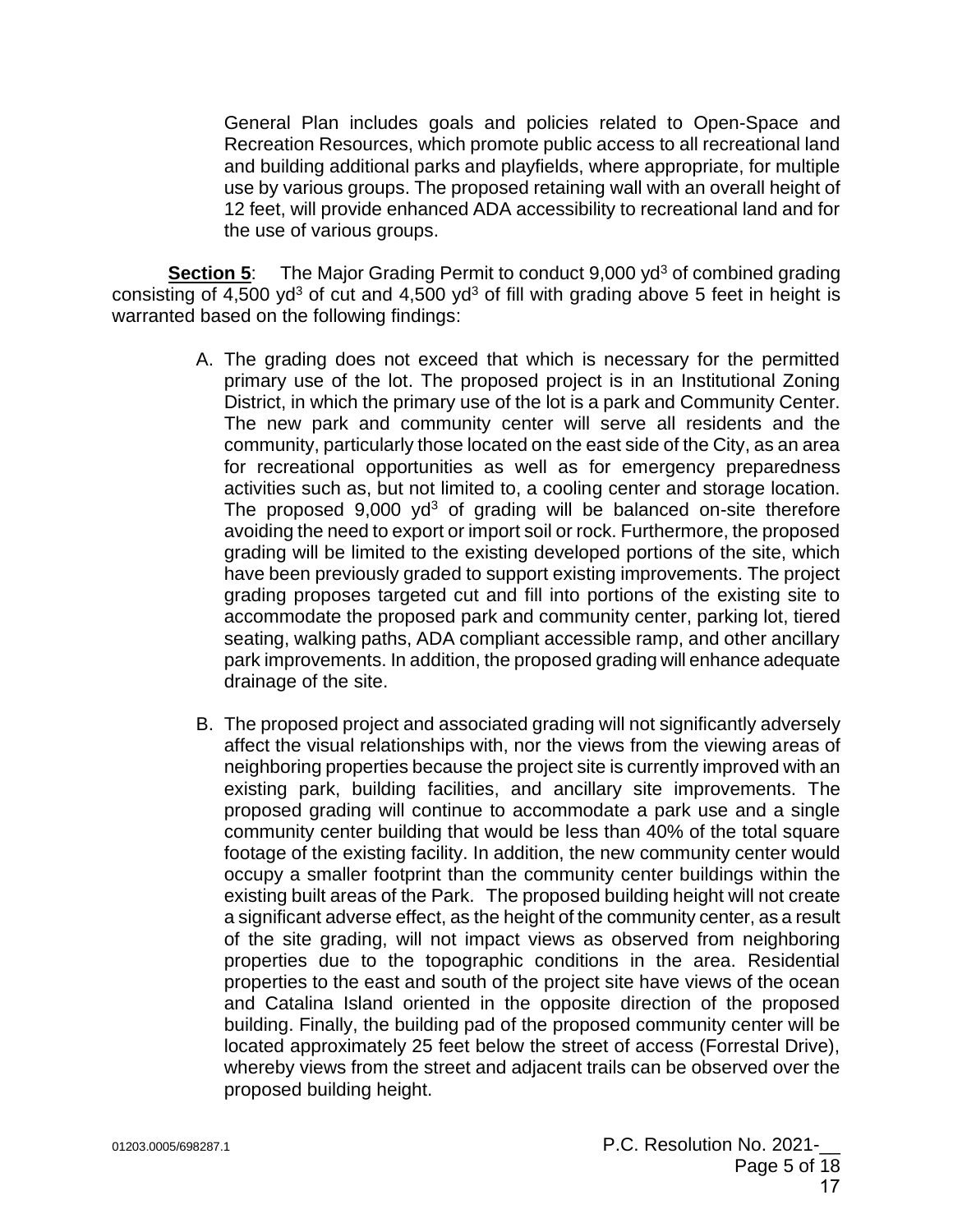- C. The nature of the grading minimizes disturbance to the natural contours and finished contours are reasonably natural because the proposed grading is generally limited to developed portions of the site. In addition, the proposed grading maintains a majority of the existing contours surrounding the developed areas on the project site. The project proposes to maintain the existing transitional slope along the south and southwest of the site as well as the slopes between the project site and Forrestal Drive. The finished contours of the project will blend with the existing contours on the existing site.
- D. The grading takes into account the preservation of natural topographic features and appearances by means of land sculpturing. The project site has been previously graded in order to accommodate the existing park, parking lot and ancillary site improvements. The proposed grading is generally limited to developed portions of the site. Moreover, the proposed grading generally follows the existing slope of the property and results in finished slopes that appear reasonably natural. Additionally, although some land-sculpturing is proposed to occur, it is designed so as to blend the manufactured slopes into the natural topography.
- E. The grading would not cause excessive and unnecessary disturbance of the natural landscape or wildlife habitat through removal of vegetation because the proposed grading area does not contain natural landscape or wildlife habitat. The proposed grading is limited to areas of the project site that have been previously graded to accommodate existing structures and ancillary site improvements.
- F. The grading conforms to the City's standards for grading on slopes, maximum finished slopes, maximum depth of cut and fill, and retaining wall heights with the exception grading on slopes over 50% steepness and the construction of a retaining wall up to 6 feet-11 inches in height along the driveway in the immediate area of the mechanical and refuse enclosures. The proposed grading over slopes with 50% and the retaining wall are consistent with the purpose of the Grading Permit because it will result in the reasonable development of the project site. In addition, the proposed grading and retaining wall will contribute to the overall site accessibility and retention of groundcover to aid against flooding, erosion and other similar hazards. Furthermore, the scenic character of the neighborhood would not be altered as the retaining wall along the driveway would not be readily visible from the public right-of-way as the location of the wall be located below the Forrestal Drive street level. The proposed grading and retaining wall will comply with the goals and policies of the General Plan, as the project supports policies for public health/ safety related to the environment. More specifically, the proposed retaining wall is required to be designed to performance standards that ensure both engineering standards and the topographic treatment of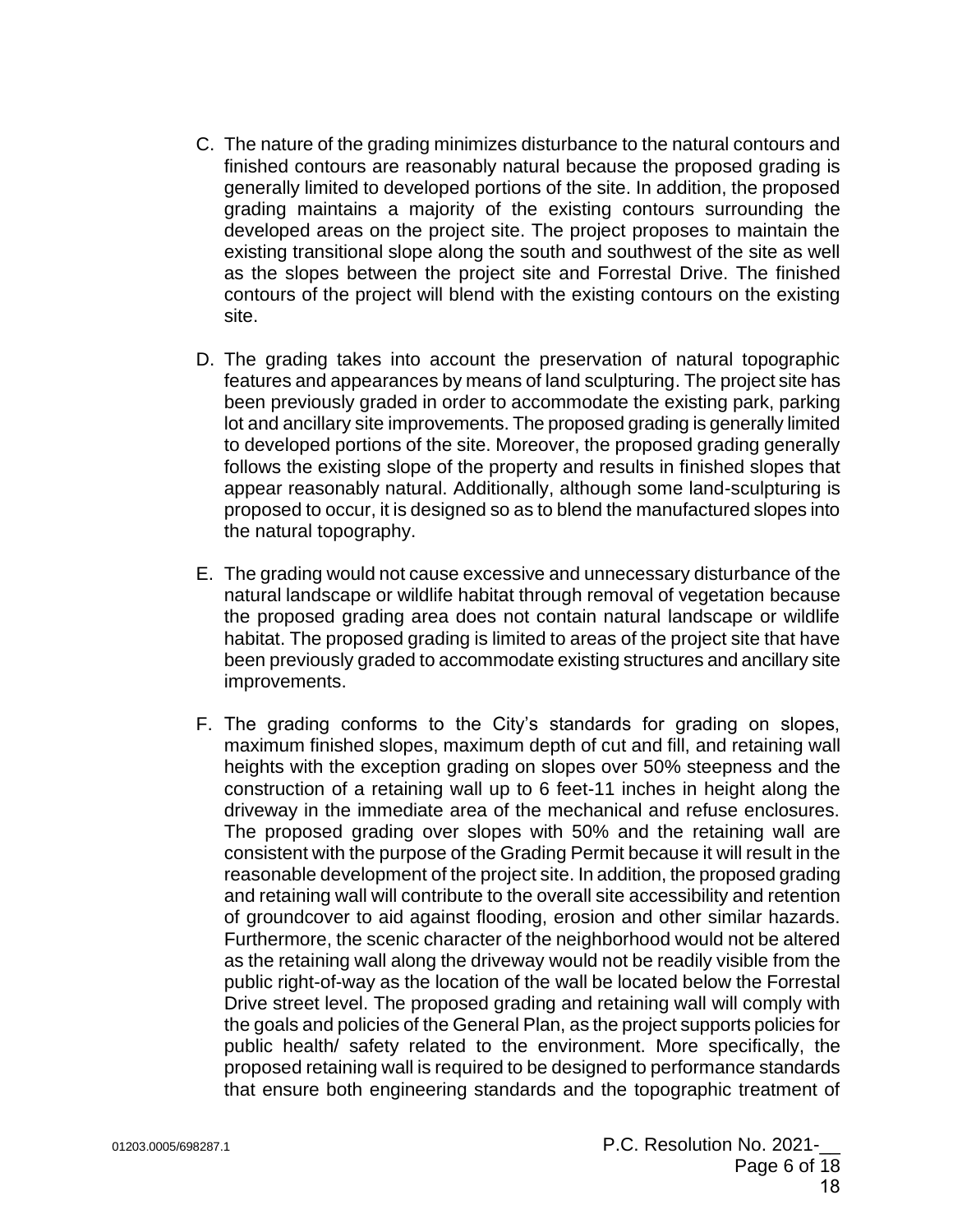slopes on the property. Furthermore, the City's geotechnical consultant and the Building Official will be required to review and approve engineered grading plans prior to grading permit issuance and inspections will be conducted throughout the process. With these provisions, the proposed deviation will not cause a detrimental impact to public safety and/or other properties in the vicinity of the project. Notice of this decision shall be given to the Applicant and to all owners of property adjacent to the property

**Section 6:** The Site Plan Review for the proposed ancillary site improvements including, but not limited to, the accessory structures, flag pole, mechanical equipment and parking comply with all applicable Code requirements.

**Section 7:** Pursuant to the provisions of the California Environmental Quality Act, Public Resources Code Sections 21000 *et.* seq. ("CEQA"), the State's CEQA Guidelines, California Code of Regulations, Title 14, Section 15000 *et.* seq., the City's Local CEQA Guidelines, and Government Code the proposed project has been found to be categorically exempt under Section 15302 (Replacement or Reconstruction) of the CEQA Guidelines. Specifically, the project consists of the reconstruction of an existing facility where the new structure will be located on the same site as the structure(s) replaced and will have substantially the same purpose and capacity.

**Section 8:** Pursuant to Sections 7.60.060, 17.76.040(H) and 17.80.070 of the Rancho Palos Verdes Municipal Code, any interested person aggrieved by this decision or by any portion of this decision may appeal to the City Council. Any appeal letter must be filed within 15 calendar days of the date of this decision, or by 5:30 p.m. on Wednesday, March 10, 2021. A \$2,275.00 appeal fee must accompany any appeal letter. The Planning Commission's decision will be final at 5:30 p.m. on Wednesday, March 10, 2021.

**Section 9:** For the foregoing reasons and based on the information and findings included in the Staff Report, Minutes and other records of proceedings, the Planning Commission of the City of Rancho Palos Verdes hereby conditionally approves a Conditional Use Permit, Variance, Major Grading Permit and Site Plan Review for the demolition of existing buildings, landscaping and ancillary site improvements at Ladera Linda Park for the construction of a new community center, play areas, landscaping, ancillary site improvements and associated grading, subject to the Conditions of Approval contained in the attached Exhibit 'A', which is incorporated herein by this reference.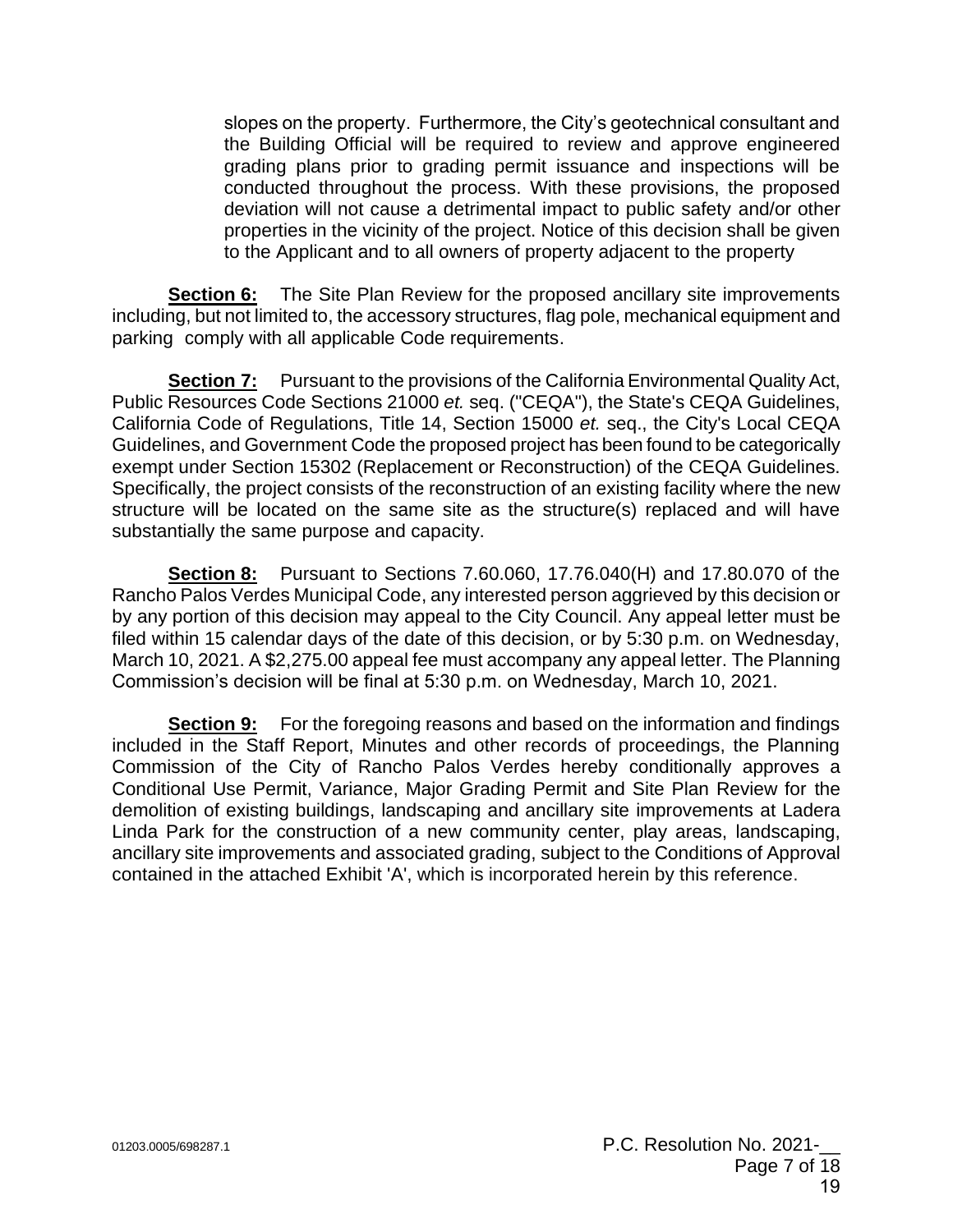PASSED, APPROVED, AND ADOPTED this 23rd day of February 2021 by the following vote:

AYES:

NOES:

ABSTENTIONS:

ABSENT:

RECUSALS:

Gordon Leon, Chair

\_\_\_\_\_\_\_\_\_\_\_\_\_\_\_\_\_\_\_\_\_\_\_

\_\_\_\_\_\_\_\_\_\_\_\_\_\_\_\_\_\_\_\_\_\_\_\_\_\_\_\_\_ Ken Rukavina PE, Director of Community Development; and, Secretary to the Planning Commission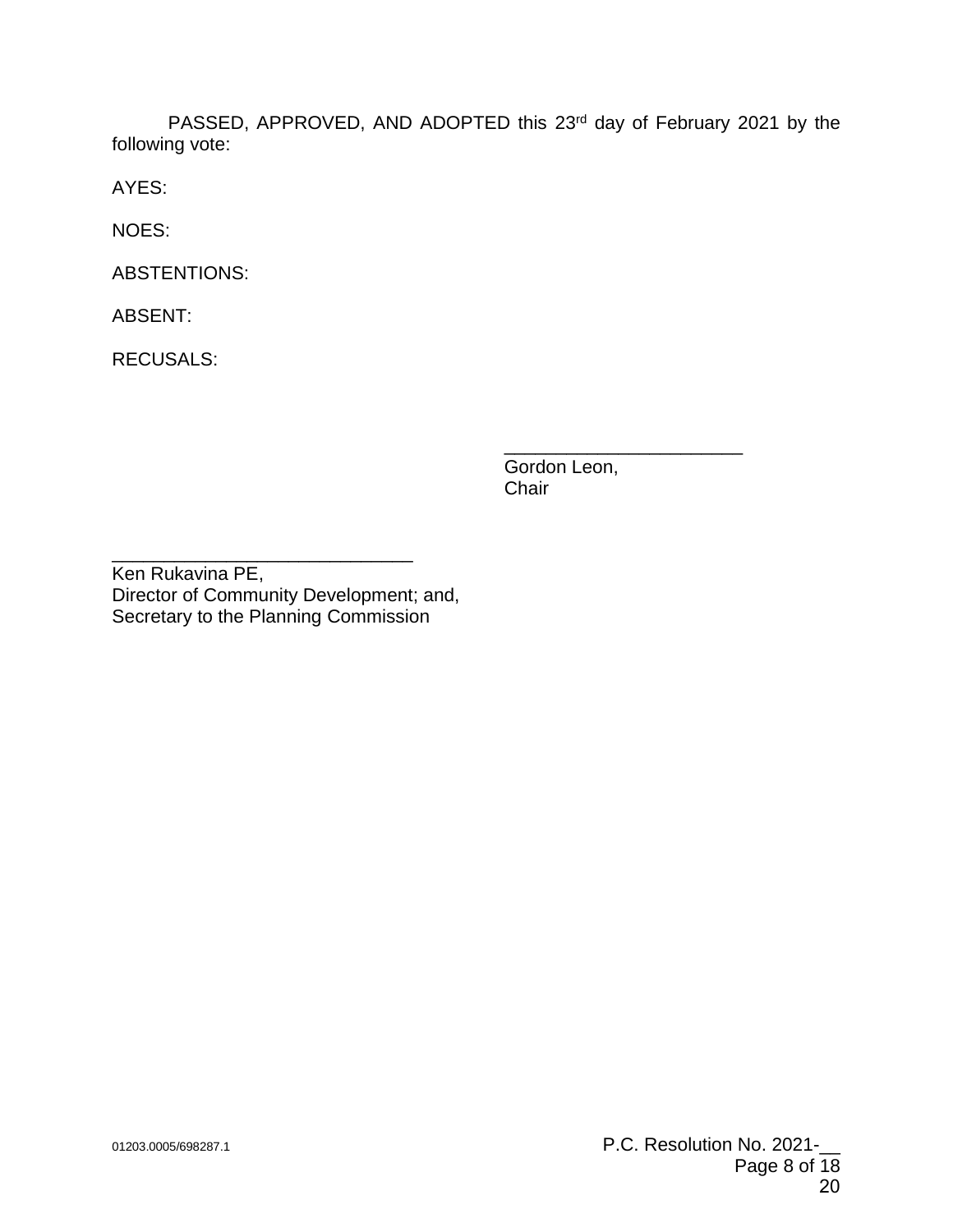#### **PC RESOLUTION 2021-\_\_ CONDITIONS OF APPROVAL FOR CONDITIONAL USE PERMIT, VARIANCE, MAJOR GRADING PERMIT & SITE PLAN REVIEW (CASE NO. PLCU-0007)**

- 1. Approval of this permit shall not be construed as a waiver of applicable and appropriate zoning regulations, or any Federal, State, County and/or City laws and regulations. Unless otherwise expressly specified, all other requirements of the City of Rancho Palos Verdes Municipal Code (RPVMC) shall apply.
- 2. One year after the issuance of the Certificate of Occupancy for the Community Center building, the Planning Commission shall review the Conditions of Approval contained herein at a duly noticed public hearing. As part of the review, the Planning Commission shall assess the project's compliance with the Conditions of Approval and the adequacy of the conditions imposed. At that time, the Planning Commission may add, delete, or modify any conditions of approval as evidence presented at the hearing demonstrates are necessary and appropriate to address impacts resulting from operation of the project. Notice of the review hearing shall be published and provided to owners of property within a 500-foot radius of the site, to persons requesting notice, to all affected homeowners associations, and to the property owner, in accordance with the RPVMC. As part of this one-year review, the Planning Commission shall consider, among other things, the parking conditions, circulation patterns, lighting, landscaping, noise, and operational hours. The Planning Commission may require such subsequent additional reviews, as the Planning Commission deems appropriate. This provision shall not be construed as a limitation on the City's ability to enforce any provision of the RPVMC regarding this project.
- 3. Pursuant to RPVMC Section 17.78.040, the Director of Community Development is authorized to make minor modifications to the approved plans and any of the conditions of approval if such modifications will achieve substantially the same results as would strict compliance with the approved plans and conditions. Substantial changes to the project shall be considered a revision and require approval by the final body that approved the original project, which may require new and separate environmental review and public notification.
- 4. The project development on the site shall conform to the specific standards contained in these Conditions of Approval or, if not addressed herein, shall conform to the Institutional zoning district development standards of the RPVMC, including but not limited to height, setback standards.
- 5. In the event that any of these conditions conflict with the recommendations and/or requirements of another permitting agency or City department, the stricter standard shall apply.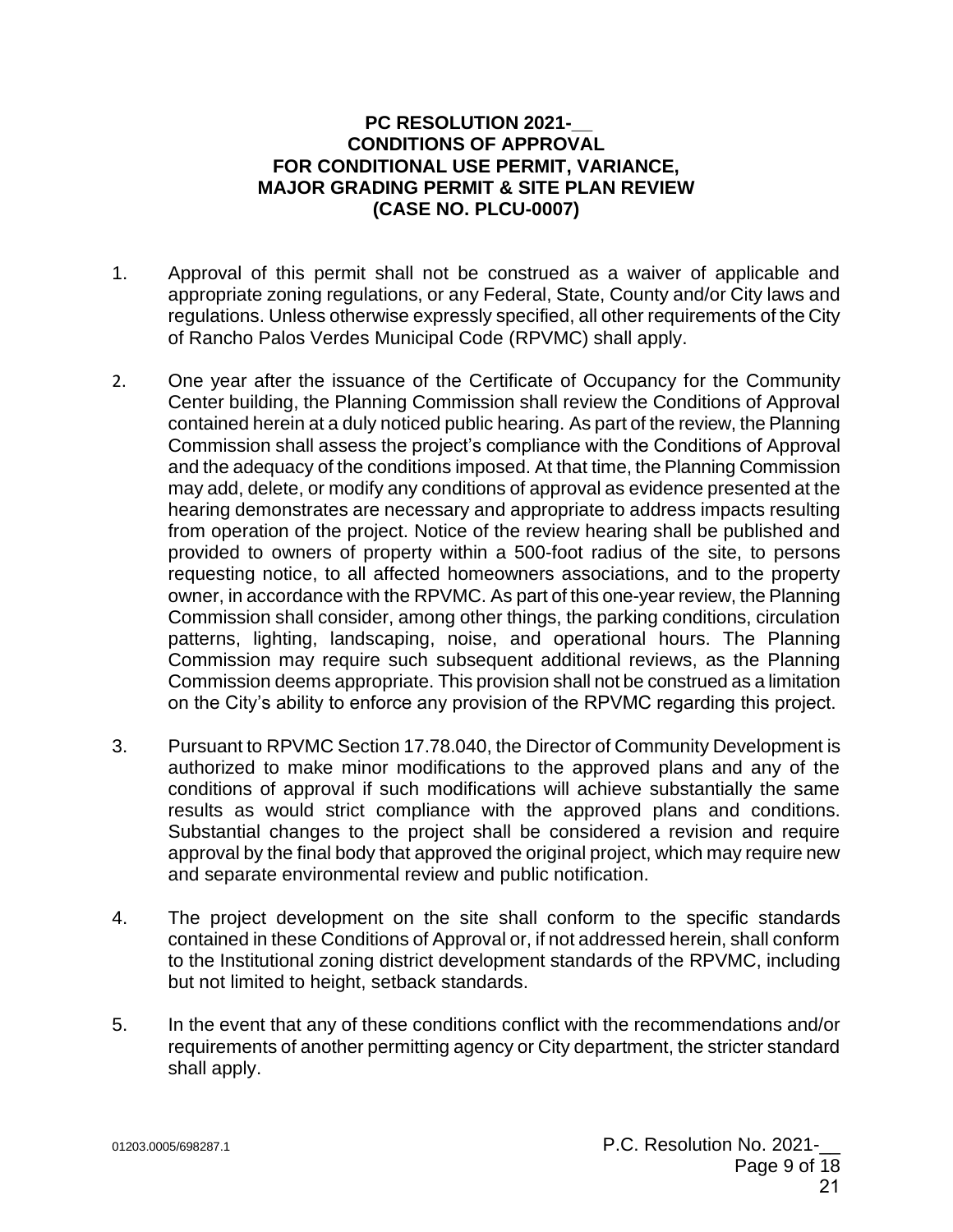- 6. Unless otherwise designated in these conditions, all construction shall be completed in substantial conformance with the plans stamped APPROVED by the City with the effective date of this Resolution.
- 7. This approval is only for the items described within these conditions and identified on the stamped APPROVED plans and is not an approval of any existing illegal or legal non-conforming structures on the property, unless the approval of such illegal or legal non-conforming structure is specifically identified within these conditions or on the stamped APPROVED plans.
- 8. The construction site and adjacent public and private properties and streets shall be kept free of all loose materials resembling trash and debris in excess of that material used for immediate construction purposes. Such excess material may include, but not be limited to: the accumulation of debris, garbage, lumber, scrap metal, concrete asphalt, piles of earth, salvage materials, abandoned or discarded furniture, appliances or other household fixtures.
- 9. All construction sites shall be maintained in a secure, safe, neat and orderly manner, to the satisfaction of the City's Building Official. All construction waste and debris resulting from a construction, alteration or repair project shall be removed on a weekly basis by the contractor or property owner. Existing or temporary portable bathrooms shall be provided during construction. Portable bathrooms shall be placed in a location that will minimize disturbance to the surrounding property owners, to the satisfaction of the City's Building Official.
- 10. Permitted hours and days for construction activity are 7:00 a.m. to 6:00 p.m., Monday through Friday, 9:00 a.m. to 5:00 p.m. on Saturday, with no construction activity permitted on Sundays or on the legal holidays specified in RPVMC Section 17.96.920. During demolition, construction and/or grading operations, trucks shall not park, queue and/or idle at the project site or in the adjoining street rights-of-way before 7:00 a.m. Monday through Friday and before 9:00 a.m. on Saturday, in accordance with the permitted hours of construction stated in this condition. When feasible to do so, the construction contractor shall provide staging areas on-site to minimize off-site transportation of heavy construction equipment. These areas shall be located to maximize the distance between staging activities and neighboring properties, subject to approval by the building official.
- 11. If construction projects that are accessible from a street right-of-way or an abutting property and which remain in operation or expect to remain in operation for over 30 calendar days, the City shall provide temporary construction fencing, as defined in RPVMC Section 17.56.050(C). Unless required to protect against a safety hazard, temporary construction fencing shall not be erected sooner than 15 days prior to commencement of construction.

#### Project Specific Conditions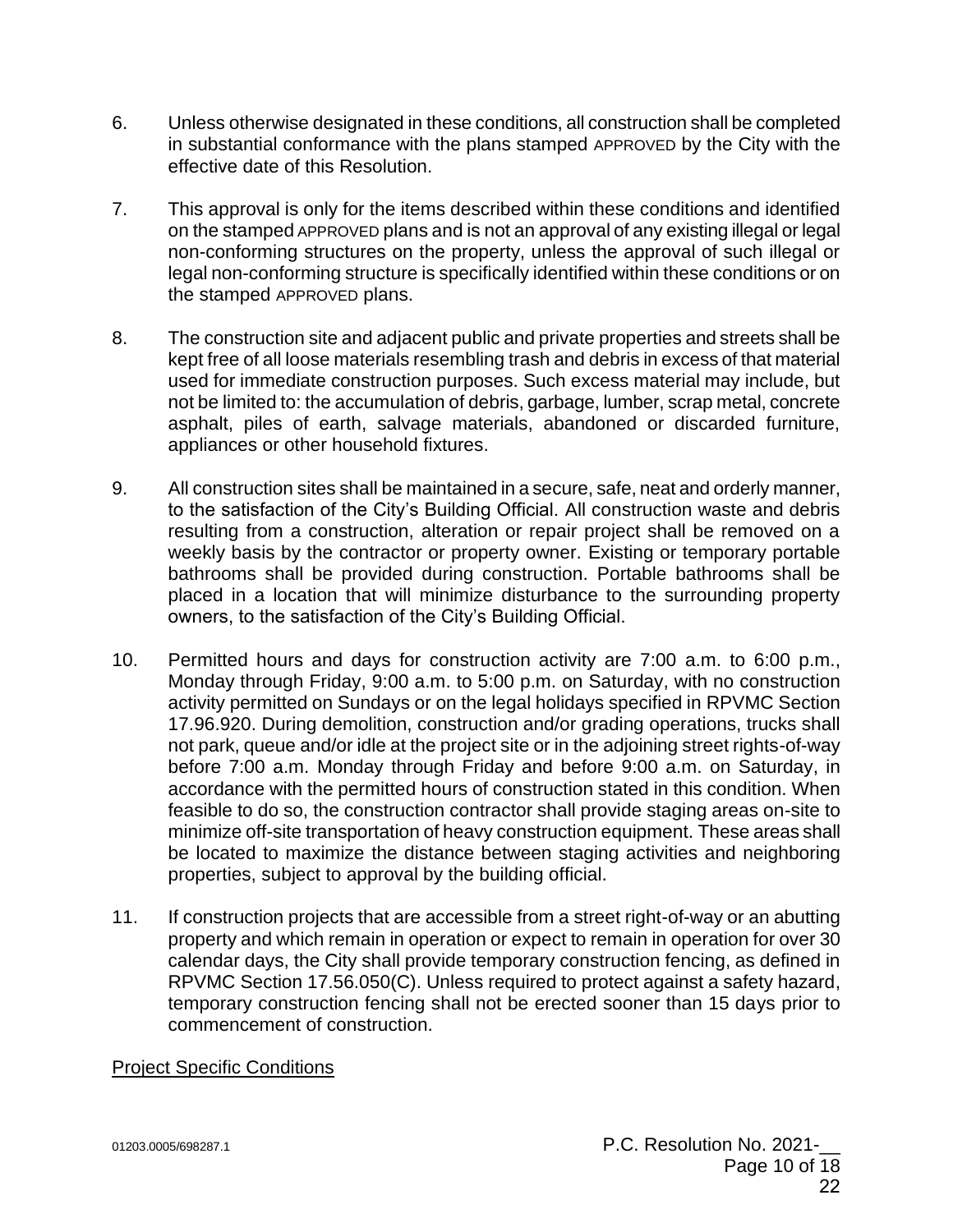- 12. This approval allows for the following:
	- Demolition of five existing buildings (19,000 ft2 in gross area), parking, ancillary site improvements and landscaping;
	- Construction of a new 6,790 gross ft2 single-story building (community center) and adjacent 137 ft2 of covered patio areas with an overall height of 16 feet  $-6$  1/4 inches;
	- Construction of a 400 ft2 storage facility at 12 feet in height for City and emergency supplies;
	- Construction of a 54-stall parking lot located adjacent to building and playground, including four clean air vehicle spaces;
	- Construction of a naturalistic children's playground area in the upper terrace;
	- Construction of one full basketball court and a 1/2 basketball court in the upper terrace;
	- Renovation of two existing paddle tennis courts in the upper terrace;
	- Construction of walking paths throughout park area along with upper and lower lawn areas;
	- Construction of an outdoor tiered seating area between the middle- and upper- terraces;
	- Construction of a lawn area in the lower terrace;
	- Utilization of existing Forrestal Drive entrance into the park;
	- Installation of low-impact, native and drought-tolerant landscaping, including 30-foot to 100-foot buffer zone between the building and southerly slope;
	- 9,000 cubic yards combined balanced on-site grading (4,500 cubic yards of cut and 4,500 cubic yards of fill);
	- Grading cut and fill over 5 feet in height to support an Americans with Disability Act (ADA) access ramp between the middle- and upper terraces;
	- Construction of retaining and combination walls to a maximum height of 15 1/2 feet to accommodate accessibility and ADA compliant ramps;
	- Installation of a new 12-foot flagpole;
	- Construction of mechanical equipment and refuse storage area;
	- Installation of new bike and storage area;
	- Installation of vehicular entry gate for park security; and,
	- Installation of on-site lighting.
- 13. The height of the proposed community center shall be 16 feet-6  $\frac{1}{4}$  inches tall, as measured from the highest existing grade covered by the structure (elev. 448.00 feet) to the highest roof ridgeline (464.525 feet).

## **BUILDING HEIGHT CERTIFICATION IS REQUIRED TO BE PROVIDED BY A LICENSED LAND SURVEYOR OR CIVIL ENGINEER PRIOR TO ROOF SHEATHING INSPECTION**.

14. The height of the proposed accessory storage building shall not exceed a height of 12 feet as measured as measured from the lowest preconstruction grade adjacent to the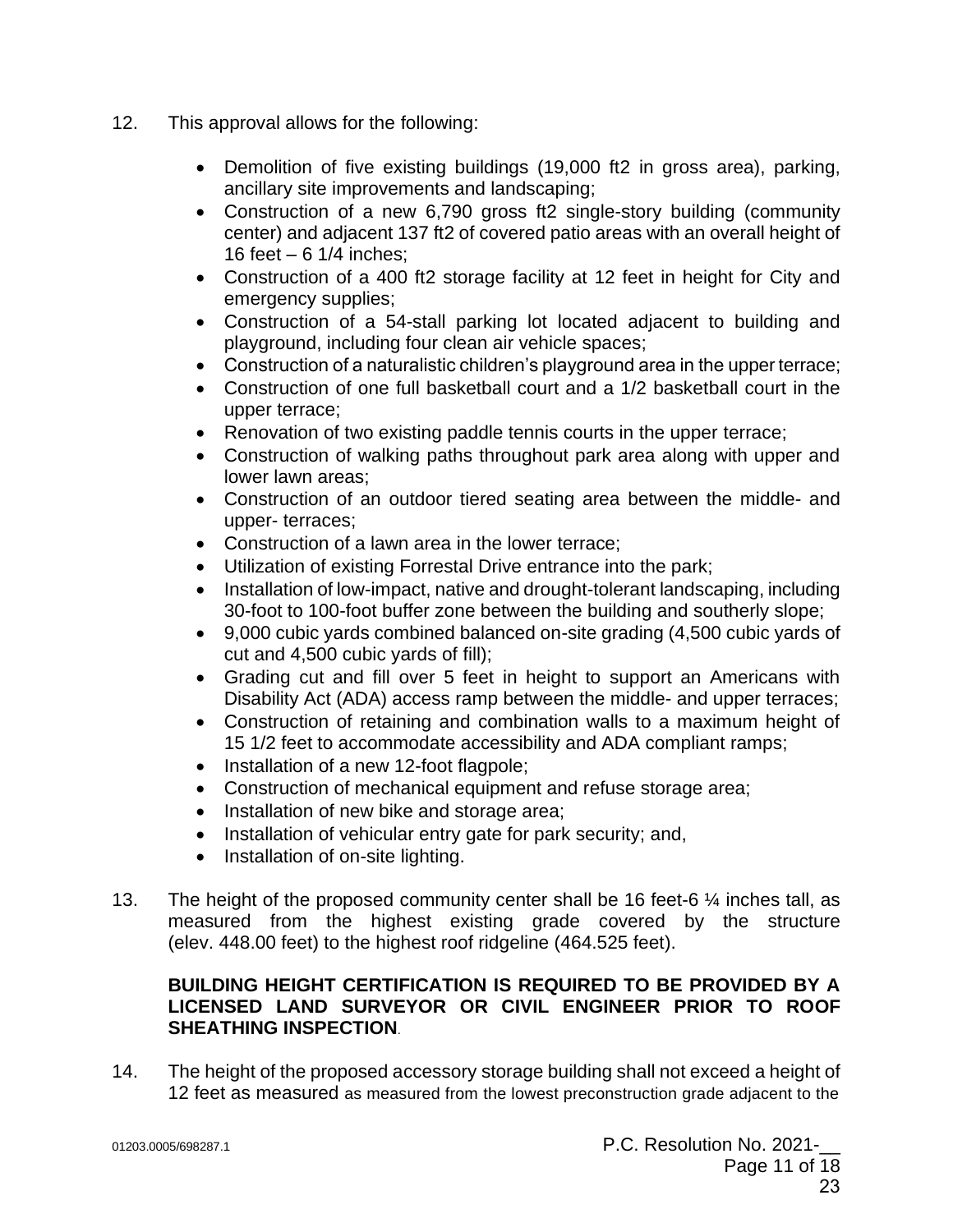foundation wall to the ridge.

- 15. Unless modified by the approval of future planning applications, the approved community center building and storage building shall maintain the following setbacks:
	- Front & Street Side- 25 feet (abutting a dedicated street)
	- Interior Side & Rear- 20 feet

#### Grading Permit Conditions

- 16. The following maximum quantities and depths of grading are approved for the project site as shown on the grading plan reviewed and approved by the Planning Commission:
	- a. 9,000 cubic yards of combined on-site grading (4,500 cubic yards of cut and 4,500 cubic yards of fill) with retaining walls up to 12 feet in height in support of the proposed improvements.
	- b. Cut and fill depths up to 10 feet in height

No export or import of earth material shall occur with the exception of base material and other construction related material.

17. The Director of Community Development shall be authorized to allow deviations to the project grading quantities up to 200 cubic yards over the stated maximum quantities for unforeseen circumstances due to conditions encountered in the field provided that such deviation or modification to the grading quantities achieve substantially the same results as with the strict compliance with the grading plan.

Any modifications resulting in additional grading in excess of the above amounts shall require approval of an amendment to the grading permit by the Planning Commission at a duly noticed public hearing. This is a balanced grading project. No export or import of earth shall be permitted, except for rock material or fine grading materials, such as select fill.

- 18. Prior to the final inspection of the precise grading, a certified as-built grading plan prepared and wet-stamped by a license engineer shall be reviewed and approved by the Building Official and the Director of Public Works. If applicable, the as-built grading plan shall identify any revisions to the grading plan.
- 19. For all grading, landscaping and construction activities, the City shall employ effective dust control techniques, either through screening and/or watering.
- 20. **PRIOR TO ISSUANCE OF GRADING OR BUILDING PERMITS**, haul routes to transport soil shall be approved by the Public Works Department, if applicable.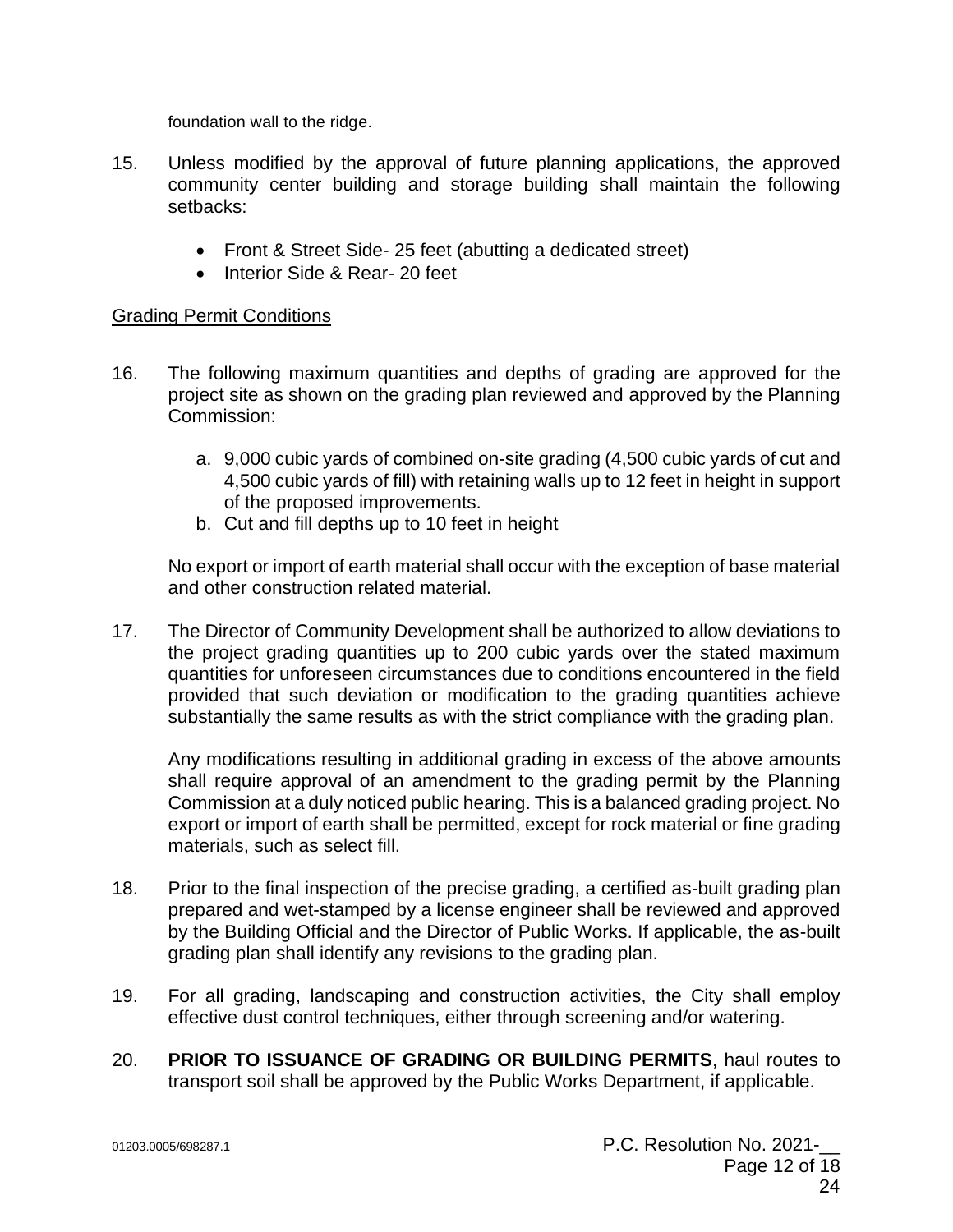- 21. **PRIOR TO THE ISSUANCE OF GRADING OR BUILDING PERMITS,** the contractor shall demonstrate to the satisfaction of the Director of Community Development how dust generated by the grading activities will be mitigated, so as to comply with the South Coast Air Quality Management District Rule 403 and the RPVMC requirements, which require watering for the control of dust.
- 22. **PRIOR TO THE ISSUANCE OF GRADING OR BUILDING PERMITS**, the project geologist shall review and approve final plans and specifications and shall stamp and sign such plans and specifications.
- 23. **PRIOR TO ISSUANCE OF GRADING OR BUILDING PERMITS**, the City shall submit for review and approval a drainage plan that complies with the National Pollutant Discharge Elimination System (NPDES) permits for stormwater discharges.
- 24. All grading shall be monitored by a licensed engineering geologist and/or soils engineer in accordance with the applicable provisions of the RPMVC and the recommendations of the Director of Public Works. Written reports, summarizing grading activities, shall be submitted on a weekly basis to the Director of Public Works and the City's Building Official.
- 25. Grading activity on-site shall occur in accordance with all applicable City safety standards.
- 26. If applicable, any water features, including bioswales, shall be lined to prevent percolation of water into the soil. Designs of all water features shall be included on the grading plans submitted for review by the City's Building Official and the City's Geologist prior to the issuance of any grading permits.
- 27. Prior to the final grading inspection by the Building and Safety Division, the graded slopes shall be properly maintained in accordance with the project landscape plan. Plan materials shall generally include significant low ground cover to impede surface water flows.

#### Safety Conditions

- 28. **PRIOR TO THE ISSUANCE OF ANY GRADING OR BUILDING PERMITS,** the project plans shall be reviewed and approved by the Los Angeles County Fire Department to ensure compliance with the fire code and fuel modification requirements.
- 29. **PRIOR TO THE ISSUANCE OF ANY GRADING OR BUILDING PERMITS,** the City shall contract with a security consultant to develop a Safety & Security Plan, which incorporates the following safety design elements:
	- Clear points of entry and improved sight lines in the final design;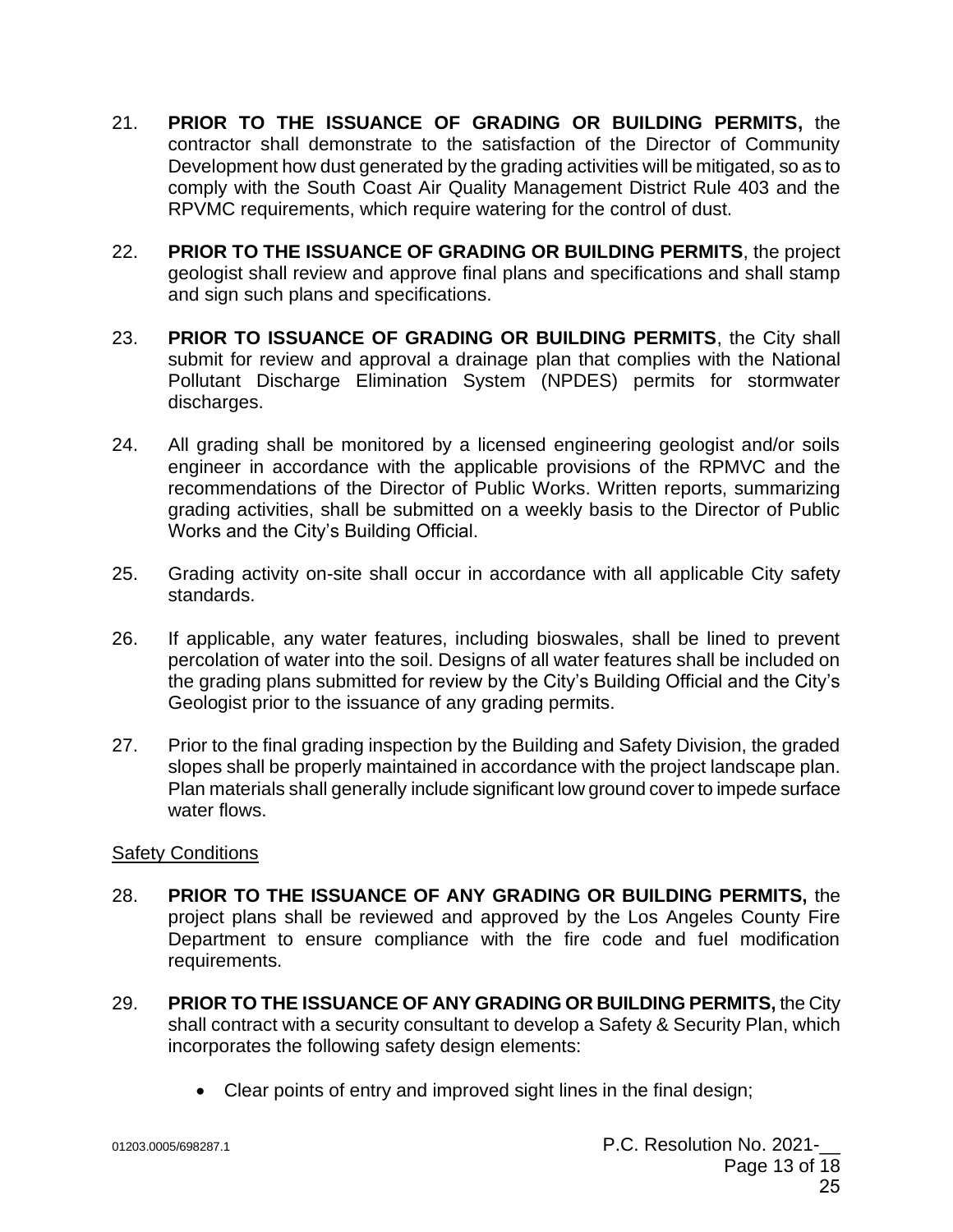- Appropriately placed exterior and interior security cameras and motion sensors with lighting;
- Appropriate low-level landscaping;
- Control of ingress and egress points during operating hours and nonoperating hours;
- Glass break sensors;
- On-site security lighting incorporating comprehensive best practices in lighting design throughout the park grounds and building;
- Ability to secure park perimeter at night through fencing and improved entrance gates for both pedestrian and vehicular access points;
- Ability to make restroom and vestibule area secured and inaccessible during community center non-operating hours;
- Reduction/elimination of blind spots; ,
- Increased utilization of the park combined with increased staff supervision
- 30. The on-site surveillance system, including security cameras and motion sensors shall be maintained by the City in perpetuity.
- 31. The community center open lobby, restrooms and accompanying sink areas shall be designed to be secured on a nightly basis with a roll-down security gate or other means to secure the area and prevent hour use.

#### Landscape and Park Improvement Conditions

32. A final Landscape Plan shall be prepared by a qualified Landscape Architect in accordance with the standards set forth in the RPVMC. The Landscape Plan shall be reviewed and approved by the Director of Community Development, a qualified Landscape Architect, and/or an Arborist hired by the City, prior to the issuance of any building or grading permits. The Landscape Plan shall include, at include, a minimum, the plant species (Latin and common names), growth rate, and maximum height at maturity of all proposed trees. During the Director's review, the Landscape Plan shall also be made available to the public for review.

The Landscape Plan shall comply with the City's Water Efficient Landscape Ordinance, the View Preservation Ordinance, the planting requirements, the irrigation system design criteria, and all other requirements RPVMC. All new trees and foliage shall not exceed 16-feet in height, as measured from the grade adjacent to the tree or foliage. The Landscape Plan shall also include an Integrated Pest Management Plan that addresses the use of grass-cycling and pesticides for the lawn and landscape areas.

33. Prior to approval of the landscape plan, the project shall comply with the City's Low Impact Development Ordinance, as applicable.

#### Construction Conditions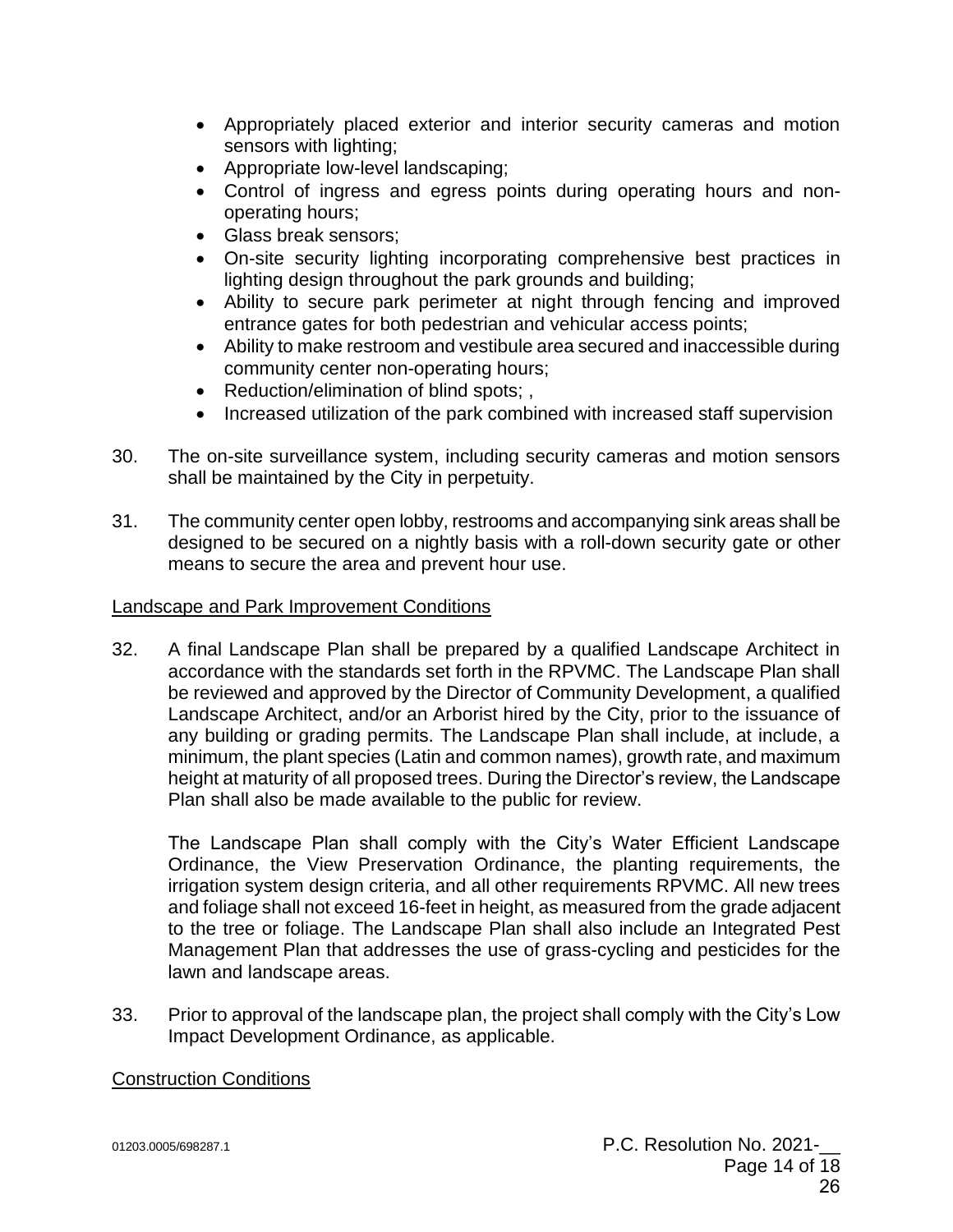- 34. All construction vehicles onsite shall minimize idling time by requiring that equipment be shut down after 5 minutes when not in use (as required by the State airborne toxics control measure, 13 CCR § 2485). Clear signs that lists this requirement shall be posted with the requirements for workers at the entrances to the site and provide a plan for the enforcement of this requirement including a phone number to contact a designated City employee (i.e. project manager).
- 35. Unless safety provisions require otherwise, the construction contractor shall adjust all audible back‐up alarms to the lowest volume appropriate for safety purposes (i.e. still maintaining adequate signal-to-noise ratio for alarm effectiveness). The contractor shall consider signal persons, strobe lights, or alternative safety equipment and/or processes as allowed for reducing reliance on high‐amplitude sonic alarms.
- 36. The project shall utilize construction equipment equipped with standard noise insulating features during construction to reduce source noise levels.
- 37. All project construction equipment shall be properly maintained to assure that no additional noise, due to worn or improperly maintained parts is generated.
- 38. Construction of the project should not impede upon any City Council-approved public trails in the immediate area.
- 39. **PRIOR TO THE ISSUANCE OF ANY GRADING OR BUILDING PERMITS,** a Staging Plan shall be prepared and reviewed by the Director of Community Development, which includes, but is not limited to, the identification of equipment staging and construction-associated parking.

#### Operational Conditions

- 40. Pursuant to RPVMC Section 12.16.030, the Ladera Linda park ground hours shall be one hour before sunrise to one hour after sunset, seven days a week, or as designated by City Council action.
- 41. The Ladera Linda parking lot shall be open at 8:00 a.m. to dusk, seven days a week, or as designated by City Council action.
- 42. The Ladera Linda Park Community Center hours shall be 8:00 a.m. to 9 p.m. seven days a week, or as designated by City Council action. Operating hours may be extended if rentals are scheduled, or for City conducted business, such as public meetings.
- 43. Rental for purposes of the use of the community center shall mean any contracted or permitted use of a park facility by an individual, business, non-profit, HOA, or the City, and hours of use shall be limited to between 10:00 a.m. and 9:00 p.m.
- 44. Classes (instructor-led class, either private or City-sponsored) shall be conducted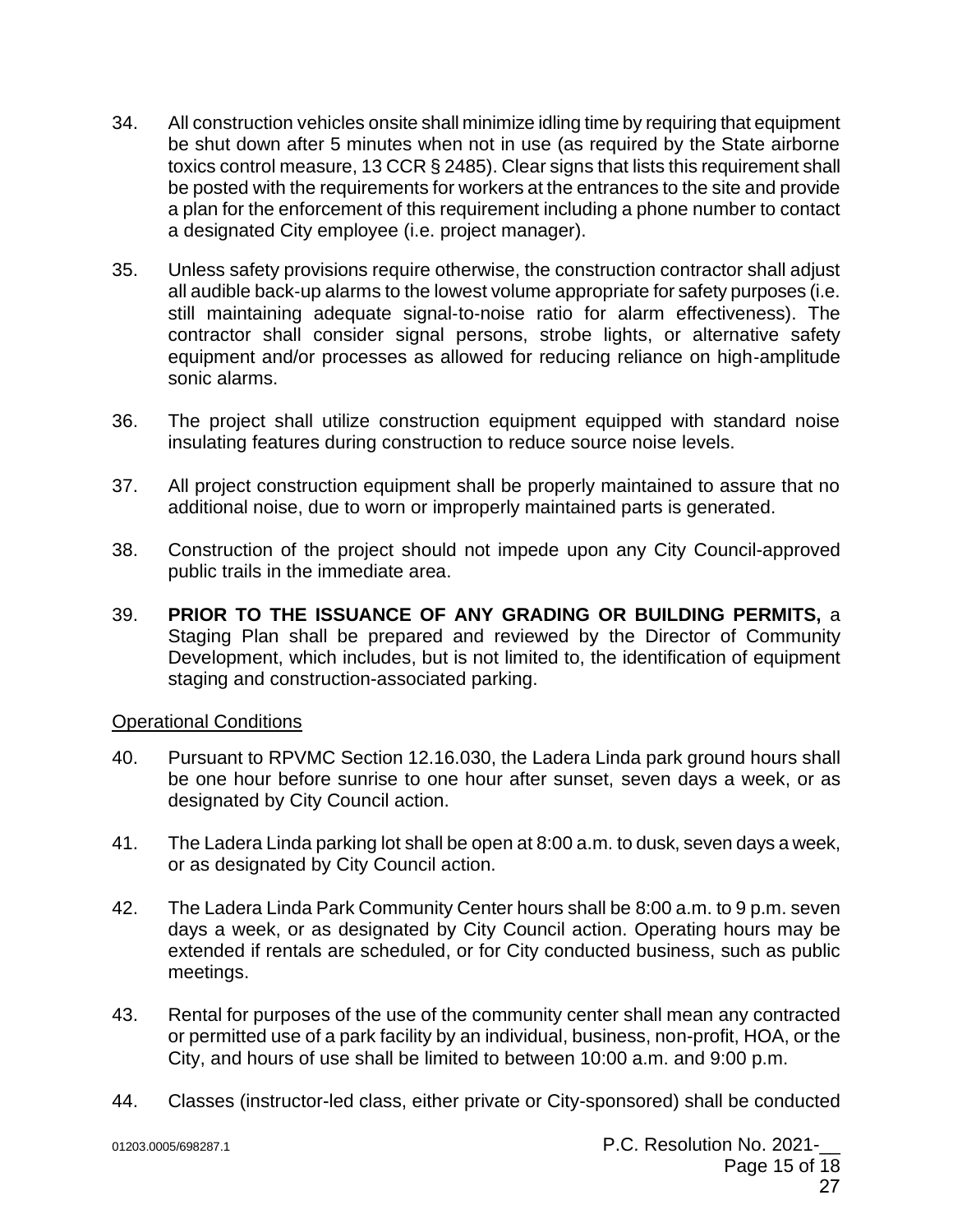only between 8:00 a.m. and 9:00 p.m.

- 45. No more than two private rentals per month shall be allowed after 5:00 p.m. This restriction shall not apply to non-profits, City events, or HOA rentals.
- 46. No more than eight special events (a large City-sponsored or permitted private event) shall be allowed per calendar year. Special events that extend until after 9:00 P.M. shall only be permitted upon approval of a Special Event Permit.
- 47. All maintenance and grounds-keeping equipment shall be entirely enclosed when not in use.

#### Parking Conditions

- 48. No fewer than 54 on-site parking spaces consisting of 47 standard parking spaces at a minimum of 9 feet wide by 20 feet deep, one electric vehicle space, one ADA electric van accessible space, three clean air vehicle spaces and three ADA accessible spaces.
- 49. All parking, loading and access shall comply with RPVMC Chapter 17.50 (Nonresidential Parking and Loading Standards).
- 50. **PRIOR TO THE ISSUANCE OF ANY GRADING OR BUILDING PERMITS,** a Parking Plan shall be reviewed and approved by the Director of Community Development that shall include, but not be limited to, parking striping, directional arrows, wheel stops or curbs, landscaping, way finding signs and other necessary parking and circulation amenities.
- 51. All proposed driveways and aisle shall be designed in substantially the same alignment as shown on the propose project site plan, subject to final design review and approval by the Los Angeles County Fire Department and Director of Public Works.
- 52. Prior to the installation of the bicycle storage lockers, a color sample for the locker exterior shall be reviewed and approved by the Director of Community Development.

### On-Site Walk and Pathway Conditions

- 53. The location and number of on-site walk and pathways shall generally comply with the project plans. These walk and pathways shall be constructed pursuant to the standards approved by the Director of Public Works.
- 54. Handicap access ramps shall be installed in accordance with the current standards established by the Americans with Disabilities Act.
- 55. All sidewalks and pathways throughout the project site shall be designed to comply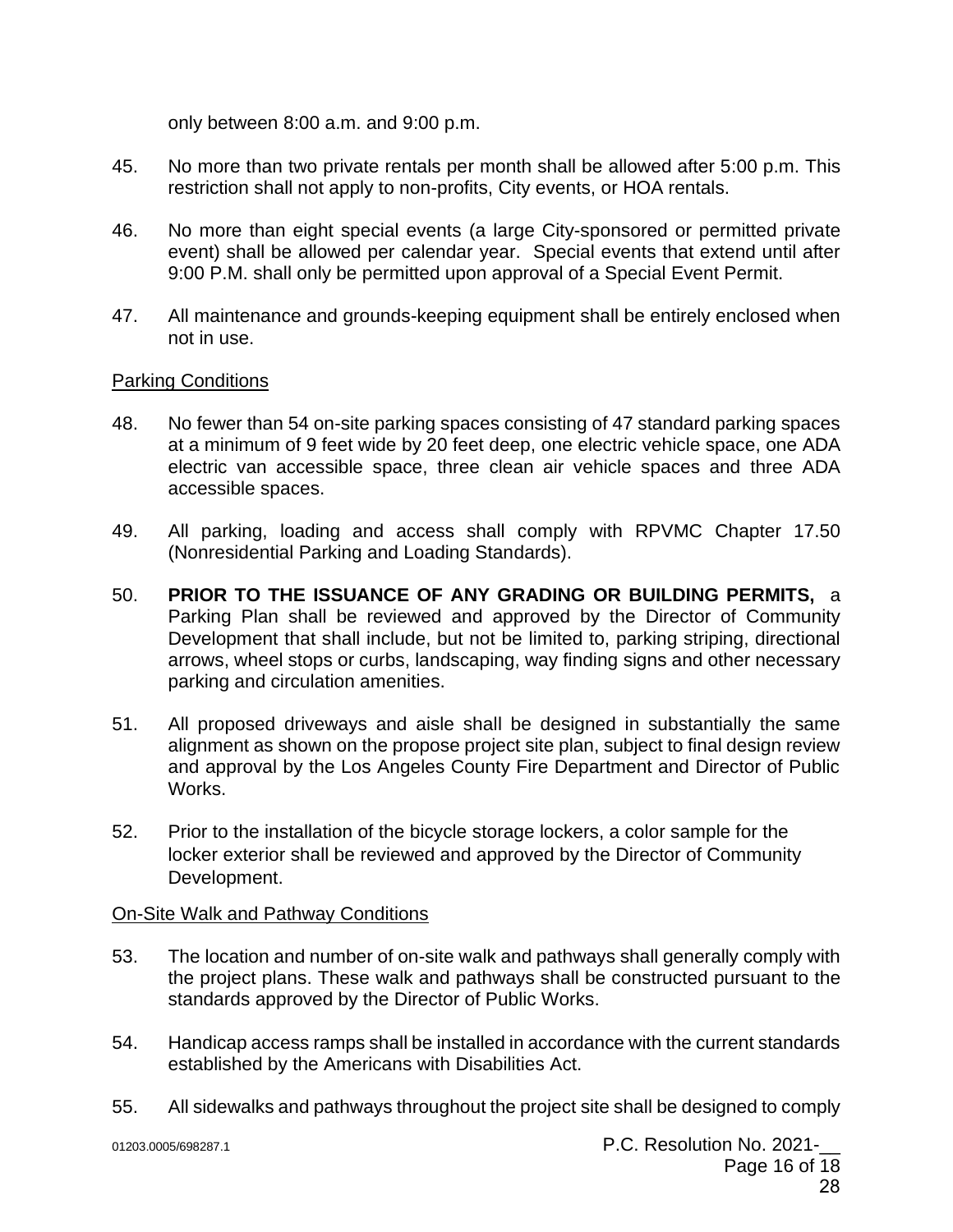with the minimum width standards set forth in the most recent Disabled Accessibility Guidebook.

#### Site Lighting Conditions

- 56. The Lighting Plan approved by the Planning Commission shall comply with the Non-Residential Outdoor Light Ordinance pursuant to RPVMC Section 17.56.040. An asbuilt lighting plan shall be submitted to the City prior to the final inspection and shall include, but not limited to, the location, height, number of lights, wattage and estimates of maximum illumination on site and spill/glare at properties lines for all exterior circulation lighting, outdoor building lighting, walking and sidewalk lighting, parking lot lighting, landscape ambiance lighting and sign lighting. The Lighting Plan shall be submitted for review and approval by the Director of Community Development prior to the issuance of any building permit.
- 57. An Illuminated mock-up of one of the proposed -10-foot high light poles shall be placed prior to installation for review by the Director of Community Development.
- 58. There shall be a trial period of thirty (30) days from the installation of all the project exterior lighting, including building and parking lot lighting, during which the lighting shall be assessed for potential impacts to the surrounding properties. At the end of the thirty (30) day period, the Director of Community Development may require additional screening or reduction in the intensity or numbers of lights which are determined to be excessively bright or otherwise create adverse impacts. Furthermore, said lighting shall be reviewed as part of the one-year compliance review described in Condition No. 3.
- 59. Parking and security lighting shall be kept to minimum safety standards and shall conform to City requirements. Fixtures shall be shielded to emit light below 90 degrees so that only the project site is illuminated; there shall be no spillover onto residential properties or halo into the night sky.
- 60. No outdoor lighting is permitted where the light source or fixture, if located on a building, is above the line of the eaves. If the light source or fixture is located on a building with no eaves, or if located on a standard or pole, the light source or fixture shall not be more than 10 feet above existing grade, adjacent to the building or pole.
- 61. The parking lot light standards shall be limited to a maximum height of 10 feet, as measured from adjacent finished grade.
- 62. The lighting bollards shall be limited to a maximum height of 42 inches, as measured from adjacent finished grade.
- 63. The use of laser lights, strobe lights, flashing lights, or any similar lighting shall be prohibited during all events.

#### Utility Conditions